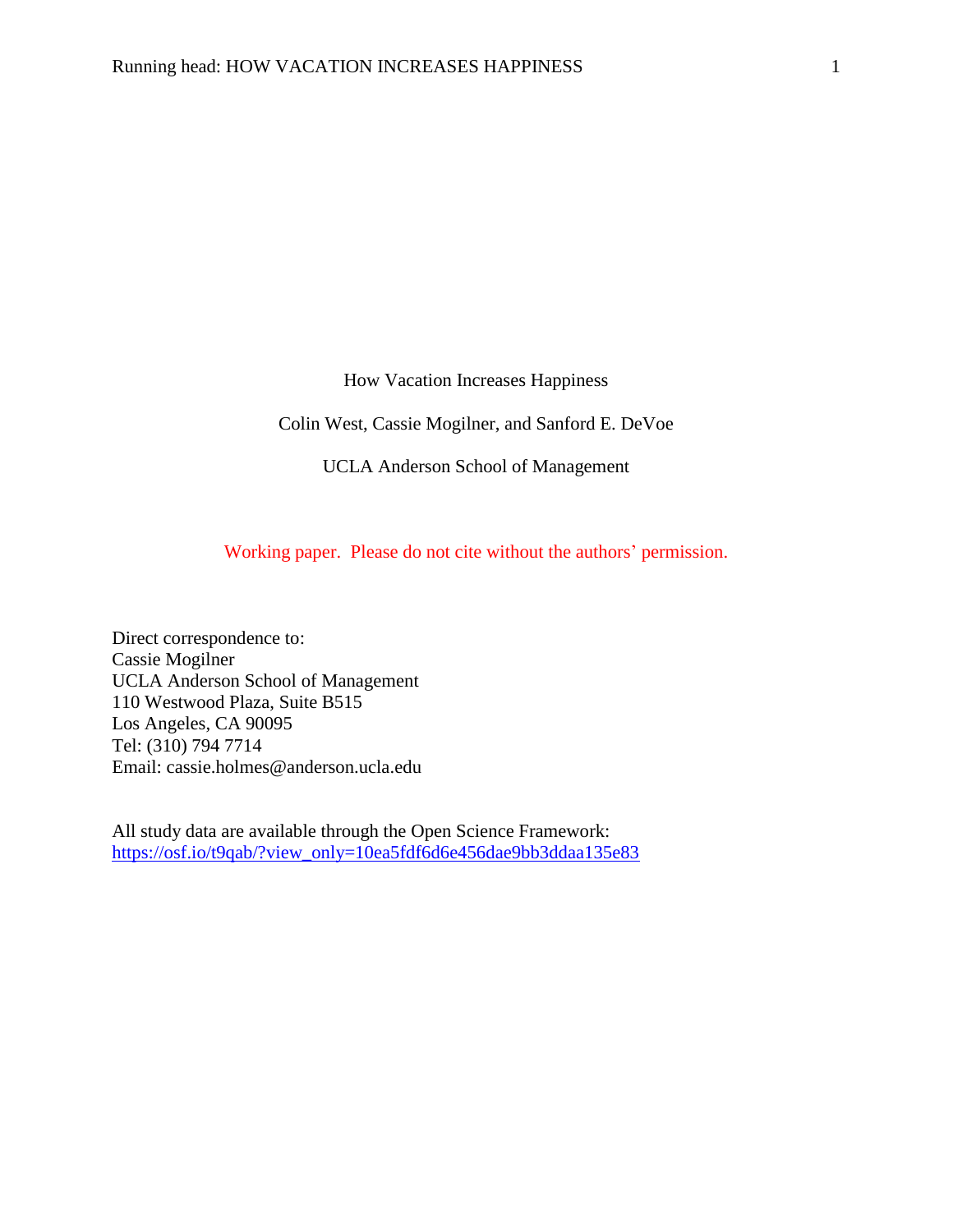#### Abstract

Americans are time poor—they work long hours and leave paid vacation days unused. An analysis of over 200,000 U.S. workers reveals that not prioritizing vacation is linked to lower levels of happiness. Can people gain the emotional benefits of vacation without taking additional time off or spending additional money? Two preregistered experiments showed that simply treating an ordinary weekend "like a vacation" (vs. "like a regular weekend") made people happier. Viewing this time as a vacation led participants to attend more to the present moment, which increased their enjoyment over the weekend and, ultimately, their happiness when back at work on Monday. These findings not only help explain why vacations increase subjective wellbeing, they also show how people can get the most out of their time off more generally. It is not about the amount of time or money spent, or even how this time is spent, but rather one's mindset during this time.

*Key words*: vacation, happiness, subjective well-being, time, attention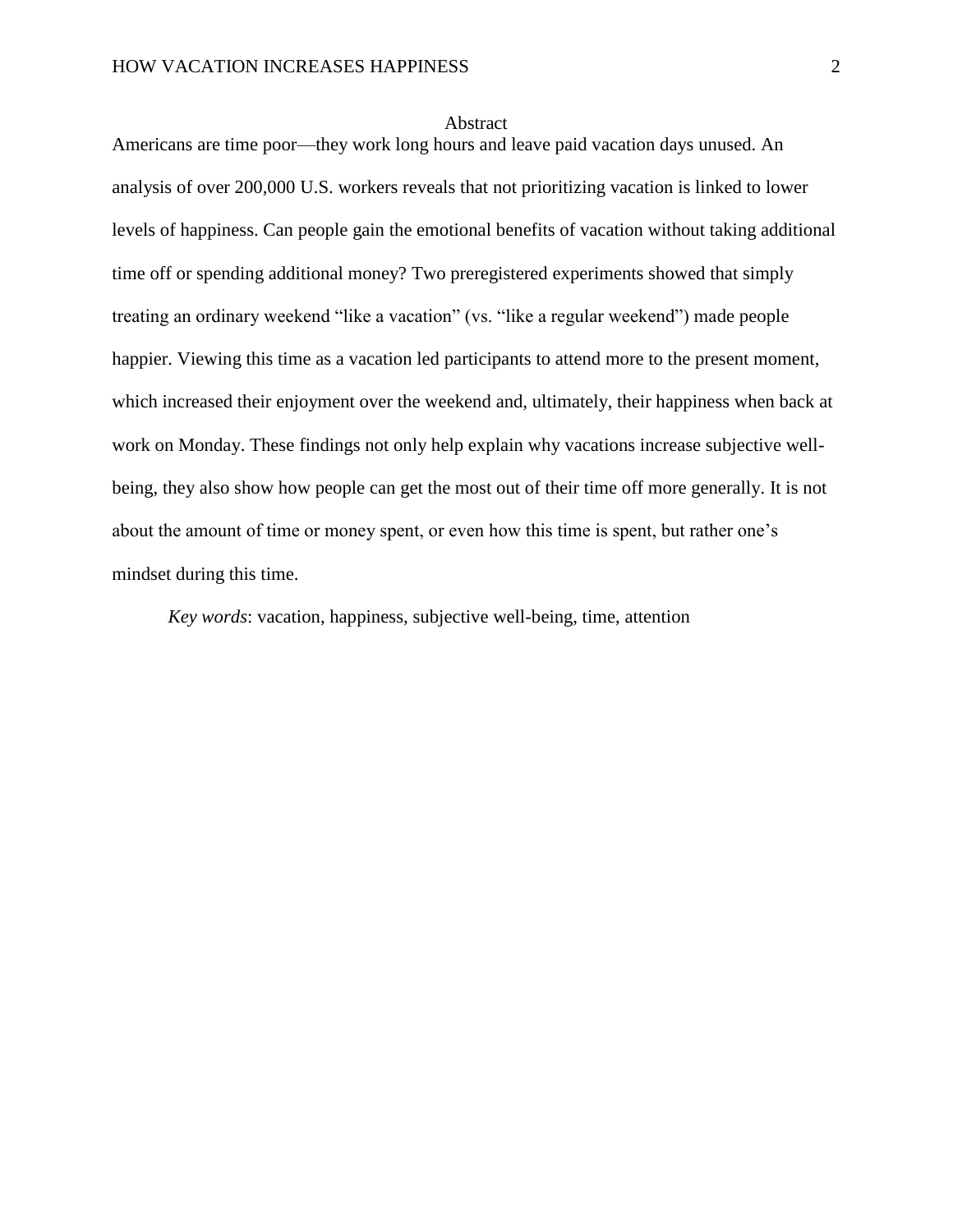### How Vacation Increases Happiness

Though one of the wealthiest nations in the world, the United States is temporally impoverished. Americans spend more of their weekly hours at work than people in most other countries (Bick, Brüggemann, & Fuchs-Schundeln, 2017), and they work more on the weekends (Hamermesh & Stancanelli, 2015). The U.S. is the only industrialized nation without legally mandated vacation, and even though U.S. employees are allotted fewer paid vacation days than their European counterparts (Alesina, Glaeser, & Sacerdote, 2005), many Americans do not use their apportioned days off because of perceived financial and temporal pressures (Harvard University T.H. Chan School of Public Health, 2016).

Yet, vacations have immediate benefits—improving health (de Bloom et al., 2009; de Bloom et al., 2010; Eaker, Pinsky, & Castelli, 1992; Gump & Matthews, 2000), creativity (de Bloom, Ritter, Kühnel, Reinders, & Geurts, 2014), job performance (Fritz & Sonnentag, 2006; Westman & Eden, 1997; Westman & Etzion, 2001; Etzion, Eden, & Lapidot, 1998; Kuhnel & Sonnentag, 2010; Sonnentag, 2003), and life satisfaction (de Bloom et al., 2009; de Bloom et al., 2010; Gilbert & Abdullah, 2004; Lounsbury & Hoopes, 1986). Moreover, Americans who prioritize vacation tend to be happier. Our analysis of over 200,000 Americans from the most recent Gallup US Daily Poll (2014-2016) showed that even after controlling for income and weekly hours worked, people who reported making more time for vacations were happier: they exhibited more positive emotions,  $β = 0.205$ ,  $t(218,155) = 96.20 p < .001$ , CI( $β$ ) = [0.200, 0.209], less negative emotions, *β* = -0.243, *t*(218,303) = -106.03 *p* < .001, CI(*β*) = [-0.248, -0.239], and were more satisfied with life, *β* = 0.257, *t*(218,241) = 134.16 *p* < .001, CI(*β*) = [0.254, 0.261] (see supporting materials for complete description and analyses).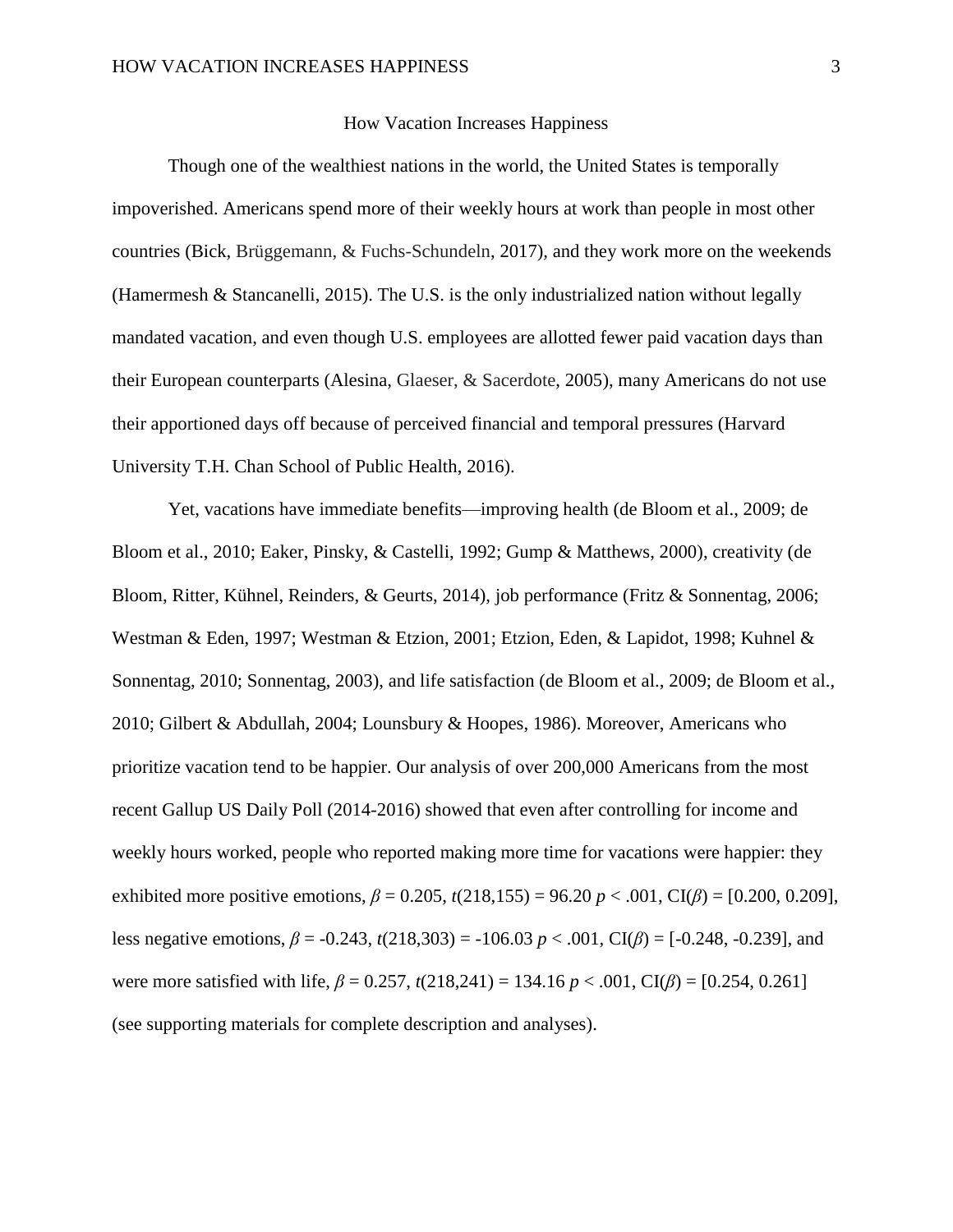How does vacation increase happiness? Perhaps it is the lavish experiences people acquire traveling around the world (Bhattacharjee & Mogilner, 2013; Gilovich, Kumar, & Jampol, 2015; Kumar & Gilovich, 2015). It may be because fewer days in the office reduces feelings of time-stress (Hamermesh & Lee, 2007; Kasser & Sheldon, 2009; Wooden, Warren, & Drago, 2009) and frees up time for activities associated with happiness, such as relaxing or socializing with family and friends (Kahneman, Krueger, Schkade, Schwarz, & Stone, 2004a; Mogilner, 2010). Or it could simply be that individuals who prioritize personal time also tend to be happier (Hershfield, Mogilner, & Barnea, 2016; Whillans, Weidman, & Dunn, 2016). We propose that beyond individual differences, and rather than additional money spent, time taken, or even how the time is spent, the happiness derived from vacation stems from the mindset people apply to their time away from work.

While most working Americans take little time off for vacation, the majority get (and take) two days off from work every week on the weekend (Hamermesh & Stancanelli, 2015). Weekends, however, do not typically produce an increase in happiness at work the following Monday (Helliwell  $\&$  Wang, 2014). The routine of weekends keeps people from attending to or appreciating this time off. Indeed, people default to mindlessness, typically living their lives inattentive to the present moment (Teper, Segal, & Inzlicht, 2013), which undermines enjoyment of those moments (Brown & Ryan, 2003; Killingsworth & Gilbert, 2010). However, if people were to treat their weekend *like a vacation,* the apparent break from their working lives might prod them to attend more to the present and more fully enjoy this time off (Sonnentag, 2012). Prior work in consumer research identified, for instance, that inserting breaks into ongoing experiences is an effective way to reengage people, such that they notice the experience more and extract greater enjoyment from it (Ratner, Kahn, & Kahneman, 1999; Nelson & Meyvis,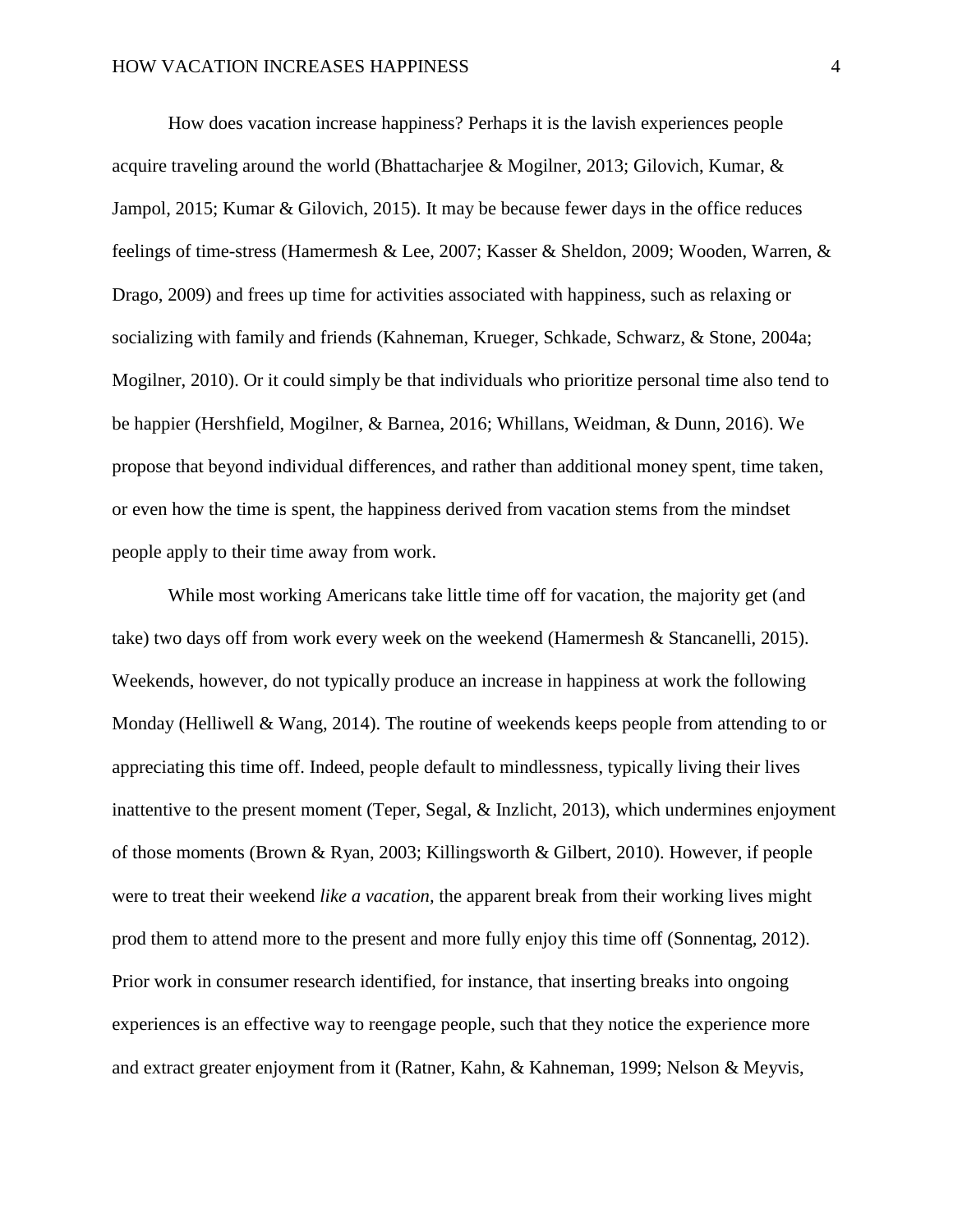2008; Nelson, Meyvis, & Galak, 2009). Projecting this insight from singular experiences to the larger pattern of people's lives, we propose that treating a regular weekend like a vacation would make people more attentive to their time off from work, producing greater enjoyment during this time and greater happiness when back at work—even without spending any more money or taking any additional time off.

In two preregistered experiments amongst fully employed Americans, we tested whether treating a regular weekend like a vacation could increase subsequent happiness. By "happiness," we mean subjective well-being as defined by the combination of higher positive emotion, lower negative emotion, and higher overall satisfaction (Diener et al., 2017; Lyubomirsky, Sheldon, & Schkade, 2005). Because vacations involve taking a break from ordinary life, we predicted that viewing the weekend as a vacation would urge people to take more notice of the present moment. We further predicted that this vacation mindset would lead people to enjoy their time off more and subsequently feel happier when back at work on Monday.

For both studies, preregistrations, materials, data, and analyses are available on Open Science Network: [https://osf.io/t9qab/?view\\_only=10ea5fdf6d6e456dae9bb3ddaa135e83.](https://osf.io/t9qab/?view_only=10ea5fdf6d6e456dae9bb3ddaa135e83)

#### Study 1

#### *Method*

Study 1 was a preregistered experiment conducted on a sample of fully employed American adults ( $N = 441$ ) over an ordinary spring weekend. Participants (ages 20-72,  $M_{\text{age}} =$ 34.686,  $SD = 9.953$ ; 40% women; 44% single, 40% married, 14% living with someone as a couple; 39% have at least one child; median income  $= $40,000$  - \$49,000 per year; *M*<sub>weekly hours of</sub>  $_{\text{paid work}}$  = 40.573, *SD* = 10.264) were recruited on Amazon's Mechanical Turk. In order to participate, individuals had to be fully employed, work for or with at least one other person,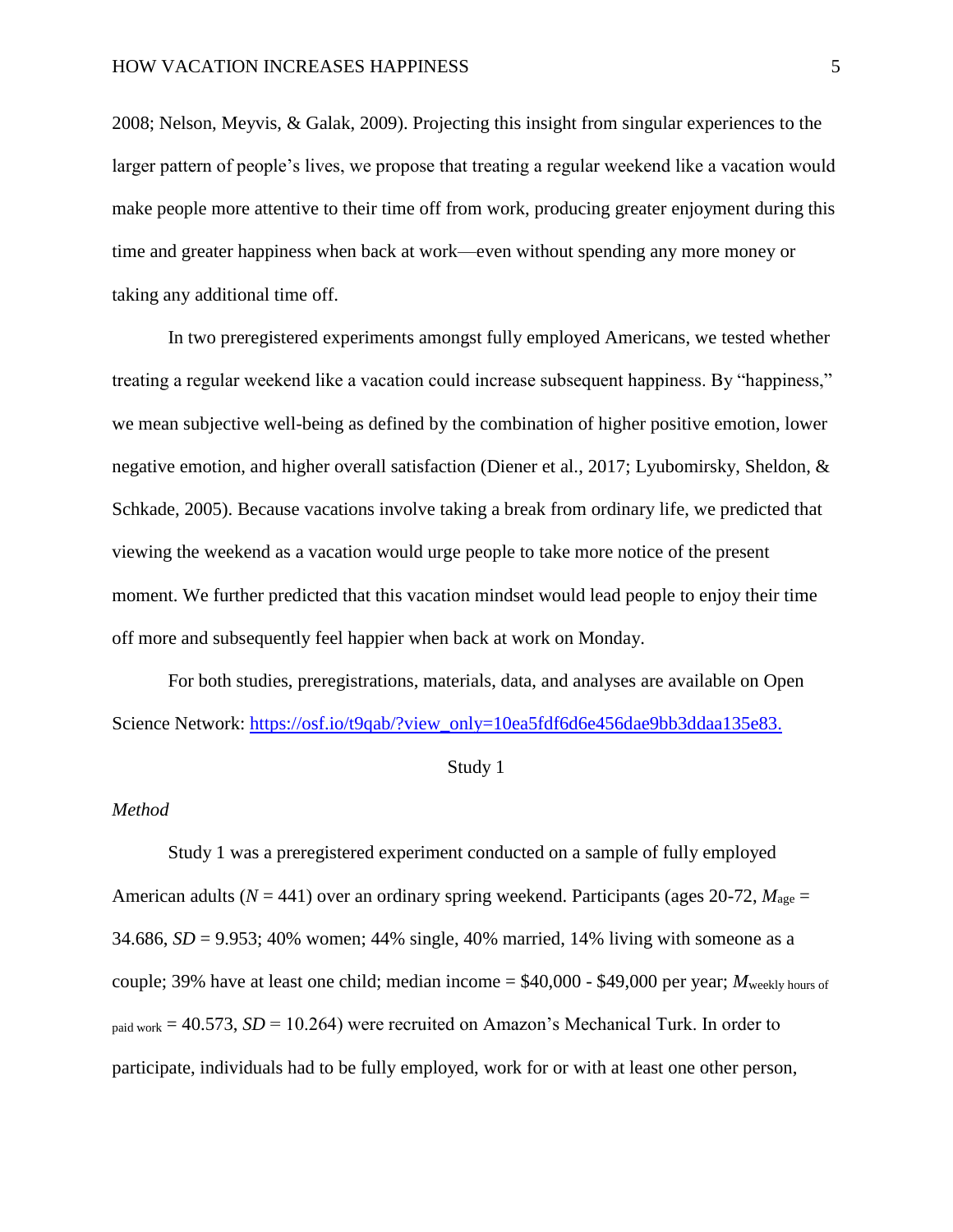typically take weekends off from work, and not work primarily from home (see supplemental materials for full details on preregistered inclusion criteria).

On Friday, participants reported their baseline happiness by rating on a 1 (*not at all*) to 7 (*a lot*) scale the extent to which they currently felt positive affect (happiness, enjoyment), negative affect (stress, worry), and satisfied. With the two negative affect items reverse-scored, these five items were averaged to create the composite baseline score of happiness.

Participants were then randomly assigned to one of two conditions. In the control condition (coded "0"), participants were instructed to treat the upcoming weekend like a regular weekend. In the treatment condition (coded "1"), the instructions prompted participants to treat their weekend like a vacation. Specifically, the instructions read:

*Here are your instructions to complete this study: treat this weekend like a regular weekend [like a vacation]. That is, to the extent possible, think in ways and behave in ways you normally would on a weekend [as though you were on vacation].* 

After the weekend, when back at work the following Monday, participants completed a follow-up survey. There was no difference in attrition across conditions,  $\chi^2$  (1, *N* = 441) = 1.09,  $p = 0.297$ , and no difference in baseline happiness between participants who returned to complete the follow-up survey and those who dropped out, *Welch's F*(1, 701.760) = 1.986  $p =$ .159 (see supplemental materials for full details on attrition).

In the follow-up survey participants again reported their happiness by rating on a 1 (*not at all*) to 7 (*a lot*) scale the extent to which they currently felt positive affect (happiness, enjoyment), negative affect (stress, worry), and satisfied. Because the effects were highly consistent across the three subcomponents of subjective well-being, for brevity, we report the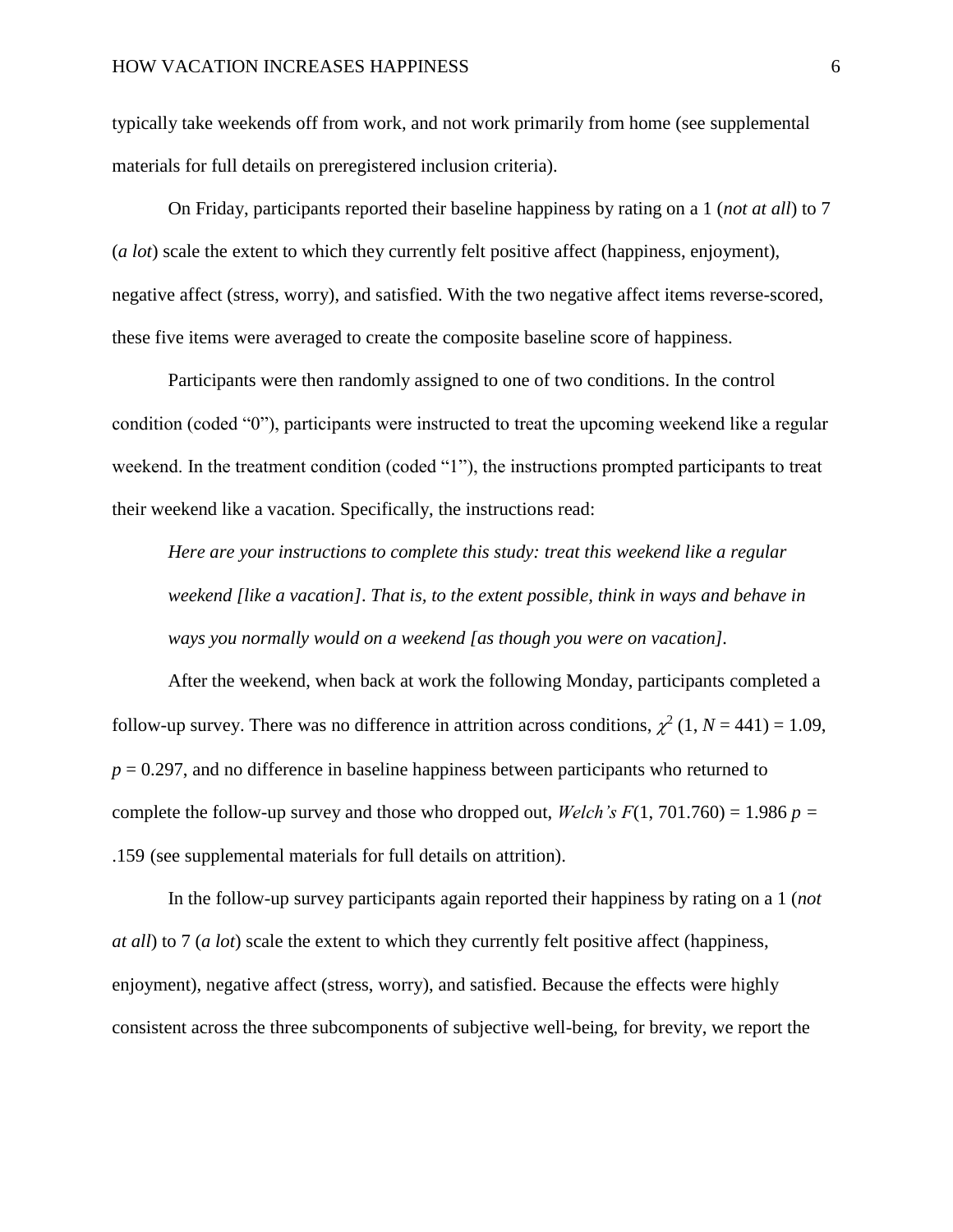composite score in the text as "happiness" and each subcomponent measure separately in the tables.

Participants then also rated the frequency (1 = *almost never*; 6 = *almost always*) with which they had focused on the present moment over the course of the weekend using seven items adapted from the present-oriented attention factor of the Mindfulness Attention Awareness Scale (Brown & Ryan, 2003): "I found it difficult to stay focused on what was happening in the present" (R); "I seemed to be 'running on automatic' without much awareness of what I was doing" (R); "I was so focused on the goal I wanted to achieve that I lost touch with what I was doing in the moment;" "I found myself preoccupied with the future or the past" (R); "I found it difficult to pay attention to the 'here and now'" (R); "I rushed through activities without really being attentive to them" (R); "I focused on the present moment;" ( $\alpha = .85$ ).

Since the study design already held constant the amount of time participants spent away from work, we measured how much money participants spent over the weekend to also hold constant financial expenditures.

### *Results*

As predicted, treating the weekend like a vacation increased happiness on Monday at work, even without any additional temporal or financial costs. Specifically, controlling for baseline happiness and the amount of money spent (log), vacationers ( $M_{adj} = 5.240$ ,  $SD = 1.323$ ) felt happier than their counterparts in the control condition ( $M_{adi}$  = 4.826, *SD* = 1.512),  $\beta$  = 0.168,  $t(437) = 4.311$ ,  $p < .001$ , 95% CI( $\beta$ ) = [0.091, 0.244]). This effect operated for each subcomponent of subjective well-being and when money spent was not included as a control (Table 1).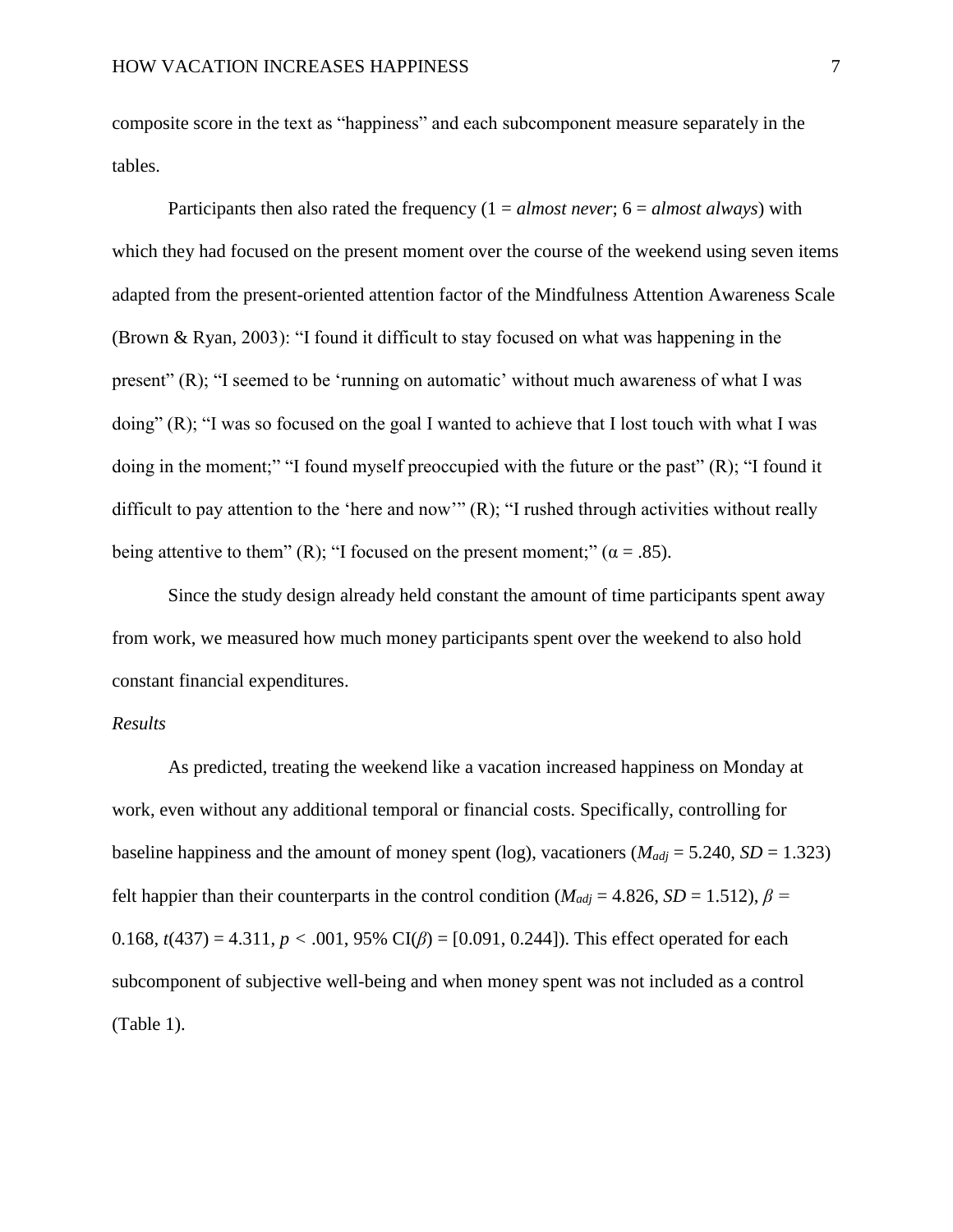Furthermore, the vacationers' increase in happiness was driven by their greater attention to the present moment. Compared to those in the control condition  $(M = 4.525, SD = .859)$ , vacationers were more attentive to the present moment during the weekend ( $M = 4.808$ ,  $SD =$ 0.766), *β =* 0.172*, t*(439) = 3.651, *p <* .001, 95% CI(*β*) = [0.079, 0.264]. Moreover, attention to the present moment mediated the effect of the vacation treatment on subsequent happiness controlling for baseline happiness, 95% CI [0.028, 0.089]. Again, this effect operated for each subcomponent of subjective well-being (Table 2).

The results of Study 1 provide initial evidence suggesting that, even though people do not typically experience an emotional boost from weekends, they can enjoy greater happiness when back at work on Monday if they treat their weekend like a vacation (even without extra spending). Simply by adopting a vacation mindset, people became more attentive to the present moment, thereby extracting greater happiness from this time off.

### Study 2

Study 2 sought to both replicate these effects and further explain them by implementing a modified version of the Day Reconstruction Method (DRM) (Kahneman et al., 2004a): a timediary instrument that guides participants to systematically reconstruct their activities and emotions for the preceding day (which we adapted to cover the two days of the weekend). The DRM has been shown to elicit reliable estimates of affect intensity and variation over the course of a day, aligning closely with readings obtained through real-time experience sampling methods (Kahneman et al., 2004a; Kahneman, Krueger, Schkade, Schwarz, & Stone, 2004b). Our modified DRM allowed us to assess at a more granular level people's attention to the present, as well as their affective states and time use during the weekend.

### *Method*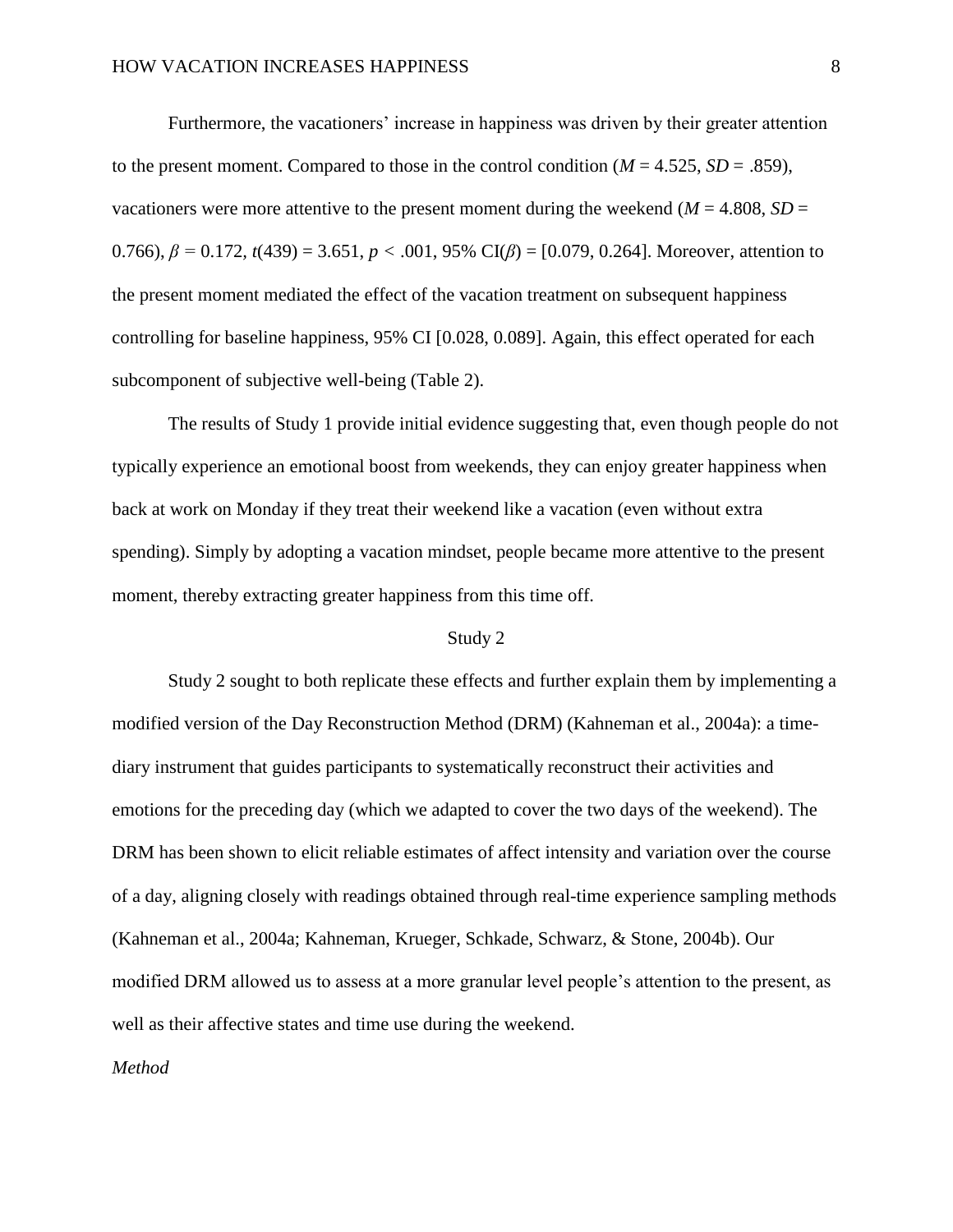Following the same experimental paradigm as Study 1, Study 2 was conducted among a sample of fully employed American adults  $(N = 536)$  over an ordinary weekend in the winter. Participants (ages 19-76,  $M_{\text{age}} = 35.810$ ,  $SD = 9.941$ ; 49% women; 36% single, 47% married, 16% living with someone as a couple; 51% have at least one child; median income = \$40,000 - \$49,000 per year) were recruited from Amazon's Mechanical Turk and subject to the same inclusion criteria as the previous study.

On the Friday, after reporting their baseline happiness, participants were randomly assigned to either treat their weekend "like a regular weekend" or "like a vacation." After the weekend, when back at work on Monday, participants completed the follow-up survey. There was no difference in attrition across conditions,  $\chi^2$  (1, *N* = 561) = .15, *p* = .696, and no difference in baseline happiness between participants who returned to complete the follow-up survey and those who dropped out, *Welch's F*(1, 198.007) = 1.181  $p = .279$  (see supplemental material for full details).

As in Study 1, the follow-up survey first asked participants to report their happiness on the same five items. After completing these items, participants completed the modified Day Reconstruction Method (DRM). This required participants to reconstruct both days of the weekend, delineating up to 18 'episodes' (the start and end of a given episode is determined by participants themselves and may be defined by moving to a new location, switching activities, or changing the person with whom one is interacting). For each episode, participants indicated the activity that best characterized what they were doing (e.g. cooking dinner); rated (0 = *not at all*; 6 = *very much*) their happiness, enjoyment, stress, worry, satisfaction; and reported the frequency  $(1 = almost never; 6 = almost always)$  of their attention to the present moment during the episode, measured on two items ("I focused on the present moment", "I found it difficult to stay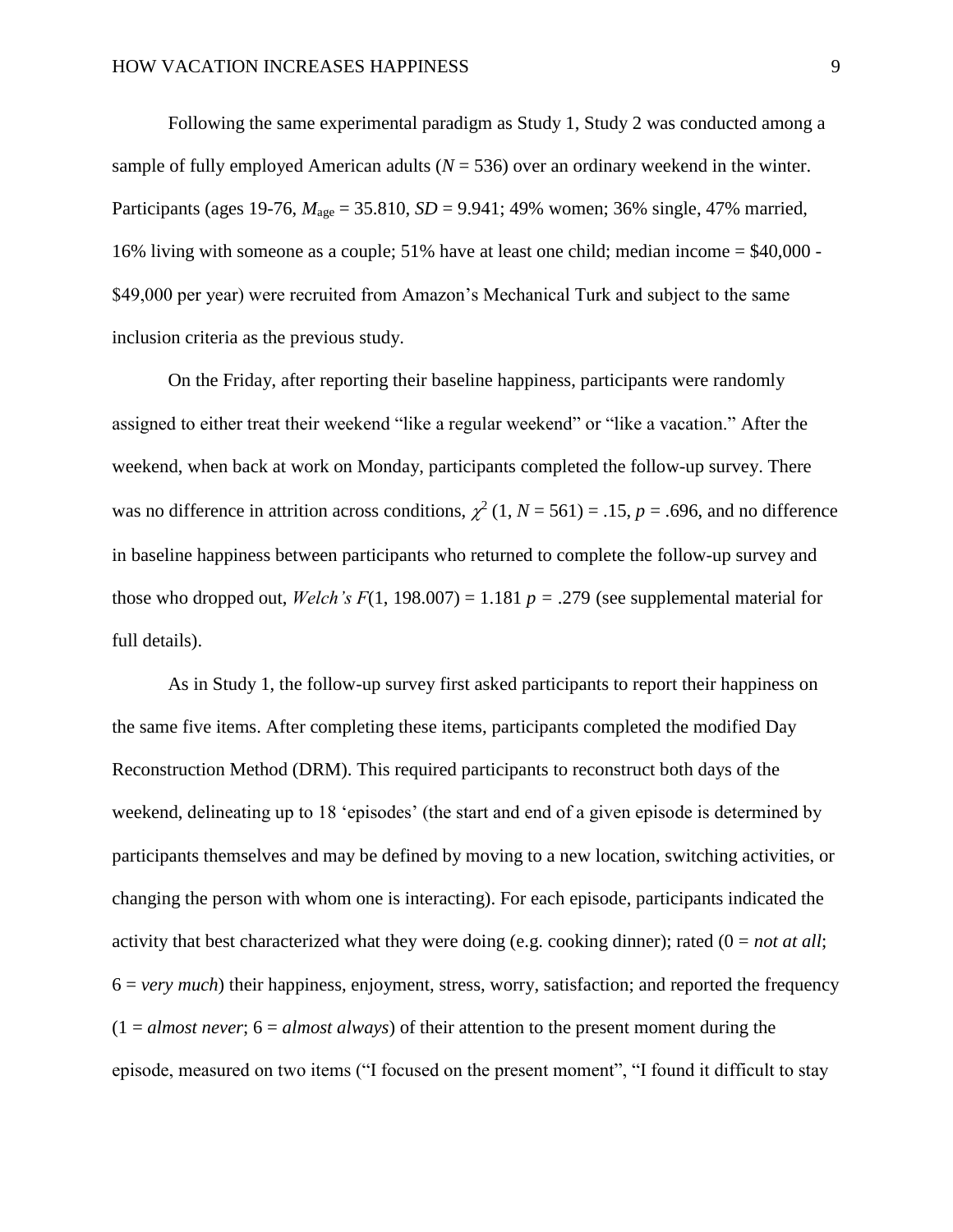focused on the 'here and now'" (R). See the supplemental materials and open source materials for details on the procedure for administering our modified DRM.

Using responses from the modified DRM, for each participant, we calculated the percentage of time spent on each activity, time-weighted measures of cumulative happiness (net affect, U-index, and net satisfaction; see Kahneman et al., 2004b), and a time-weighted measure of attention to the present moment across episodes.

### *Results*

Replicating the results of Study 1, controlling for baseline happiness and the amount of money spent (log), vacationers felt happier on Monday (*Madj* = 5.306, *SD* =1.296) than people in the control condition ( $M_{adj} = 4.935$ ,  $SD = 1.273$ ),  $\beta = 0.151$ ,  $t(532) = 4.765$ ,  $p < .001$ , 95% CI( $\beta$ ) = [0.089, 0.213]. This effect operated for each subcomponent of subjective well-being and when money spent was not included as a control (Table 3).

Evidence from the modified DRM showed that vacationers also experienced greater happiness throughout the weekend, as measured by net affect: the time-weighted differences between positive and negative emotions for each participant in each reported episode (see the supplemental materials for details on calculating net affect; Kahneman et al. 2004b). Controlling for baseline happiness, compared to people in the control condition ( $M_{adj} = 3.481$ ,  $SD = 2.107$ ), net affect was significantly higher for vacationers ( $M_{adj} = 4.114$ ,  $SD = 2.153$ ),  $\beta = 0.185$ ,  $t(513)$  $= 4.884, p < .001, 95\% \text{ CI}(\beta) = [0.111, 0.260].$ 

Furthermore, calculating a time-weighted measure of participants' attention throughout the weekend shows that vacationers consistently paid more attention to the present moment during their weekend activities ( $M = 5.150$ ,  $SD = 0.798$ ) than did those in the control condition  $(M = 4.898, SD = 0.835), \beta = 0.152, t(514) = 3.496, p = .001, 95\% \text{ CI}(\beta) = [0.067, 0.238].$  A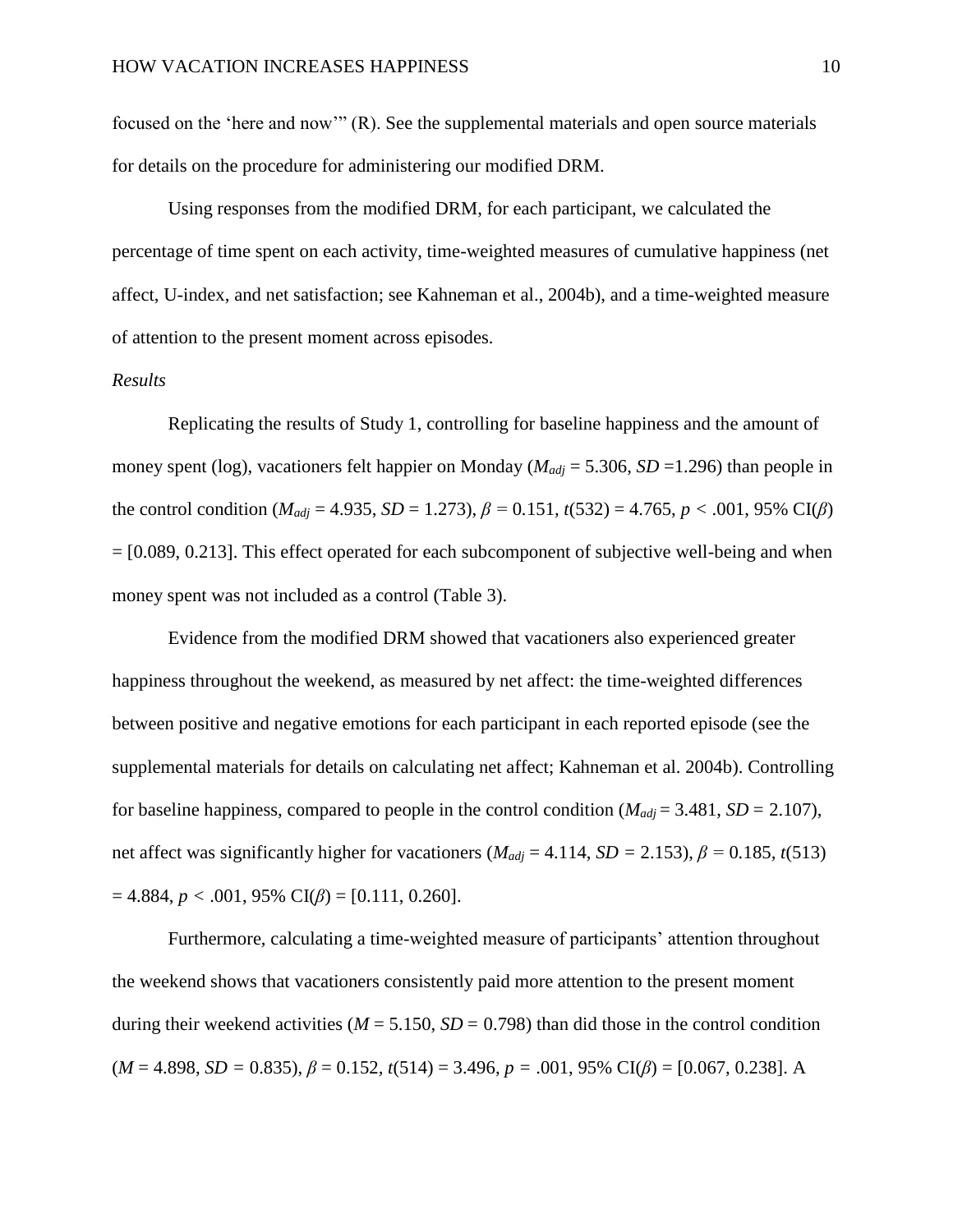serial mediation revealed that this greater attention to the present led to greater net positive affect throughout the weekend, which ultimately carried over to increased happiness at work on Monday, 95% CI [0.004, 0.027] (Figure 1). The serial mediation results operated when conducted separately for each subcomponent of subjective well-being (Table 4).

With respect to how participants spent their time over the weekend, we observed some differences in activities between conditions; however, none of these mediated the effect of the vacation treatment on the subsequent boost in happiness (see supplemental materials). Compared to participants in the control condition, vacationers spent less time doing housework,  $\beta$  = -0.143*,*  $t(514) = -3.374$ ,  $p = .001$ , 95% CI( $\beta$ ) = [-0.226, -0.060], working,  $\beta$  = -0.119,  $t(514)$  = -2.855, *p =* .004, 95% CI(*β*) = [-0.201, -0.037], caring for children, *β = -*0*.*090*, t*(514) = -2.016, *p =* .044, 95% CI(*β*) = [-0.178, -0.002], and praying or meditating, *β = -*0*.*112*, t*(514) = -2.503, *p =* .013, 95% CI(*β*) = [-0.199, -0.024]; and they spent more time eating, *β =* 0*.*103*, t*(514) = 2.328, *p =*  .020, 95% CI(*β*) = [0.016, 0.190], and in intimate relations, *β =* 0*.*106*, t*(514) = 2.417, *p =* .017, 95% CI( $\beta$ ) = [0.020, 0.193]. Despite these differences in activities, it was attention to the present moment that predicted people's happiness on Monday. That is, the effects of the vacation treatment were significant even after controlling for the fraction of time individuals spent on each activity (Table 5). Furthermore, a parallel mediation analysis revealed that attention to the present moment continued to significantly mediate the effect of the vacation treatment on happiness on Monday, even after controlling for all of the significant differences in activities, 95% CI [0.007, 0.047] (Figure 2). The parallel mediation results also operated when conducted separately for each subcomponent of subjective well-being (Table 6).

These results show that the boost in happiness that follows from simply treating a regular weekend like a vacation is robust. The modified DRM provided further insight into the effect by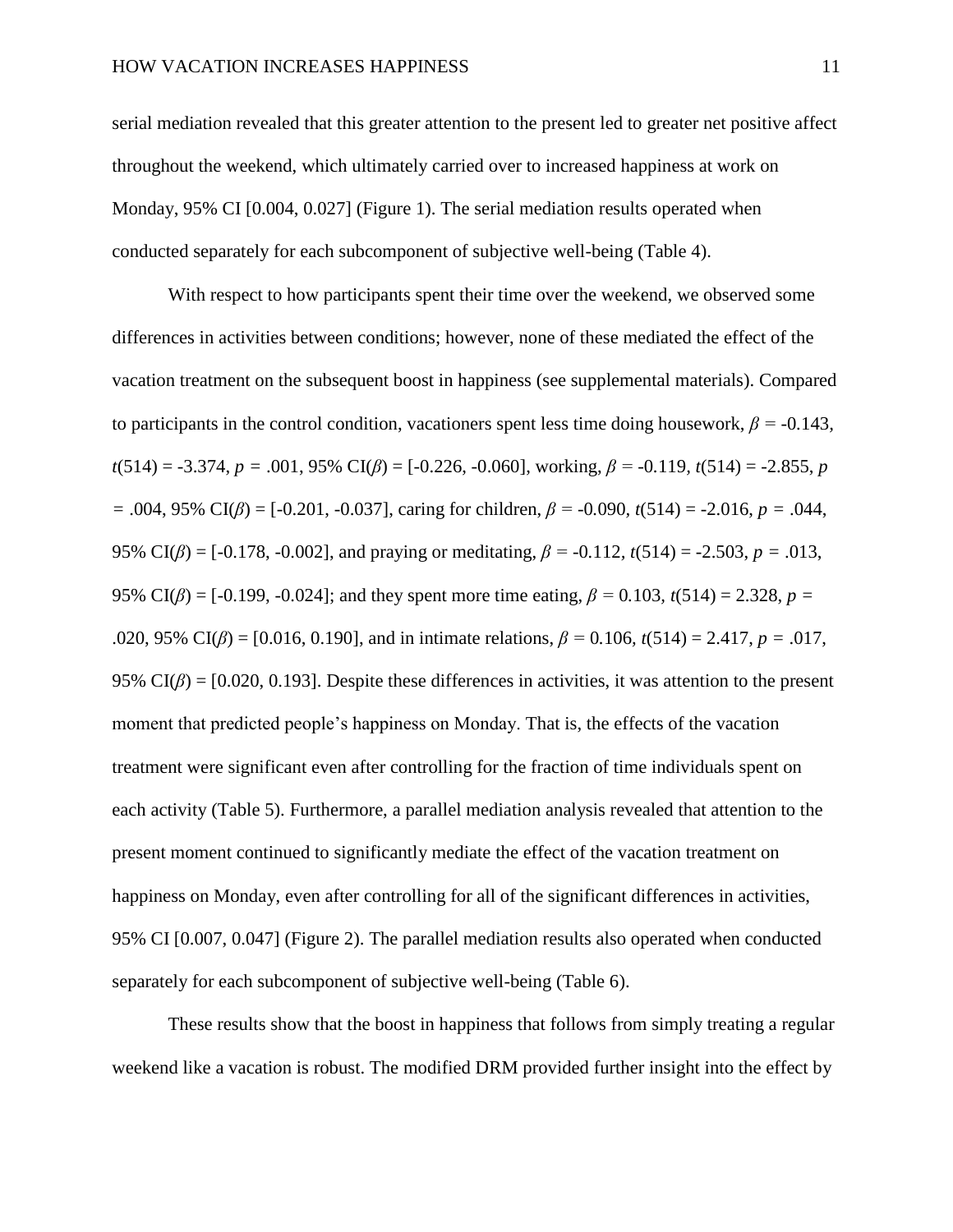revealing that rather than any changes in one's activities, it was indeed one's minding of the present moment throughout the weekend that increased enjoyment during that time and produced greater happiness when back at work.

## General Discussion

This research examines the consequences of prioritizing time outside of work as well as how to optimize that time. The experiments reveal that rather than one's activities, or even the amount of time or money spent, it is one's mindset that is important for deriving happiness from time off work (Sonnentag, 2012). The greater attention to the present moment that accompanies a vacation mindset can demonstrably increase enjoyment of a regular weekend, and ultimately carry over to greater emotional well-being at the start of the workweek.

Despite offering the longest chunk of time off work, being a principle employment benefit, and supporting an industry that accounts for 10% of the world's GDP (United Nations World Tourism Organization, 2018, p.3), there is surprisingly little research on the psychological effects of vacation (de Bloom 2015; de Bloom et al., 2009; 2010). These findings look to contribute to this small but important literature in several ways. Building on existing correlational and longitudinal evidence (de Bloom et al., 2009; Fritz & Sonnentag, 2009), these experiments are the first to leverage random assignment to gain causal evidence for the positive emotional effects of vacation. Notably, the effect sized observed from our experimental treatment that is easily and freely accessible to any employee (Study 1:  $d = .212$  and Study 2:  $d =$ .208) were comparable to those observed in the field for actual vacations (*d* = .24; de Bloom et al., 2009).

Perhaps more importantly, these findings help inform *how* vacation produces happiness. The benefits do not require taking additional time off from work, excessive spending for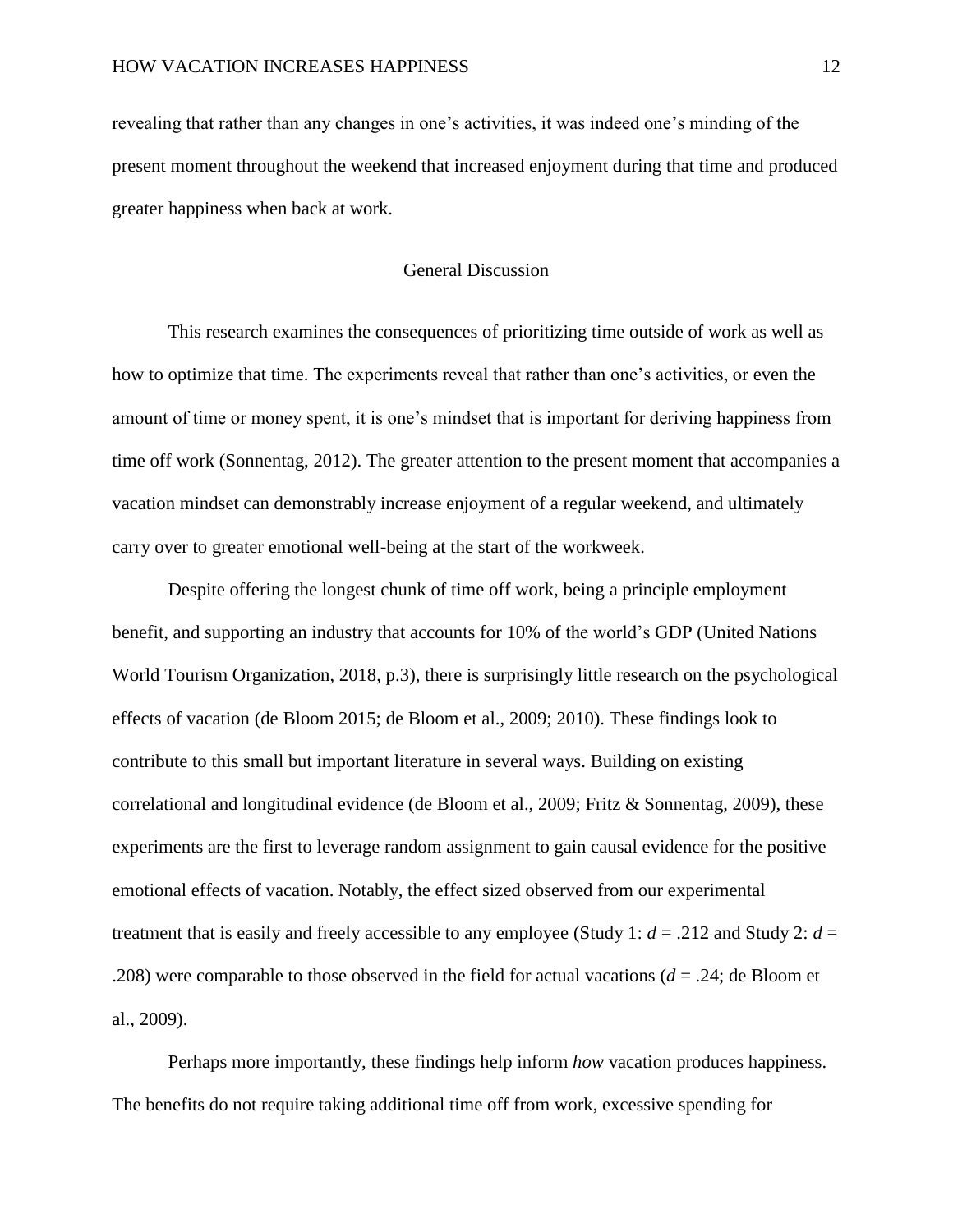extravagant travel, or the inclusion of particular activities. Fully attainable to anyone, vacations involve a mental break that allows people to become more fully engaged in and absorbed by their time off, making that time more enjoyable. Thus, time-poor Americans may be able to enjoy the happiness from vacation without actually having to take additional time off.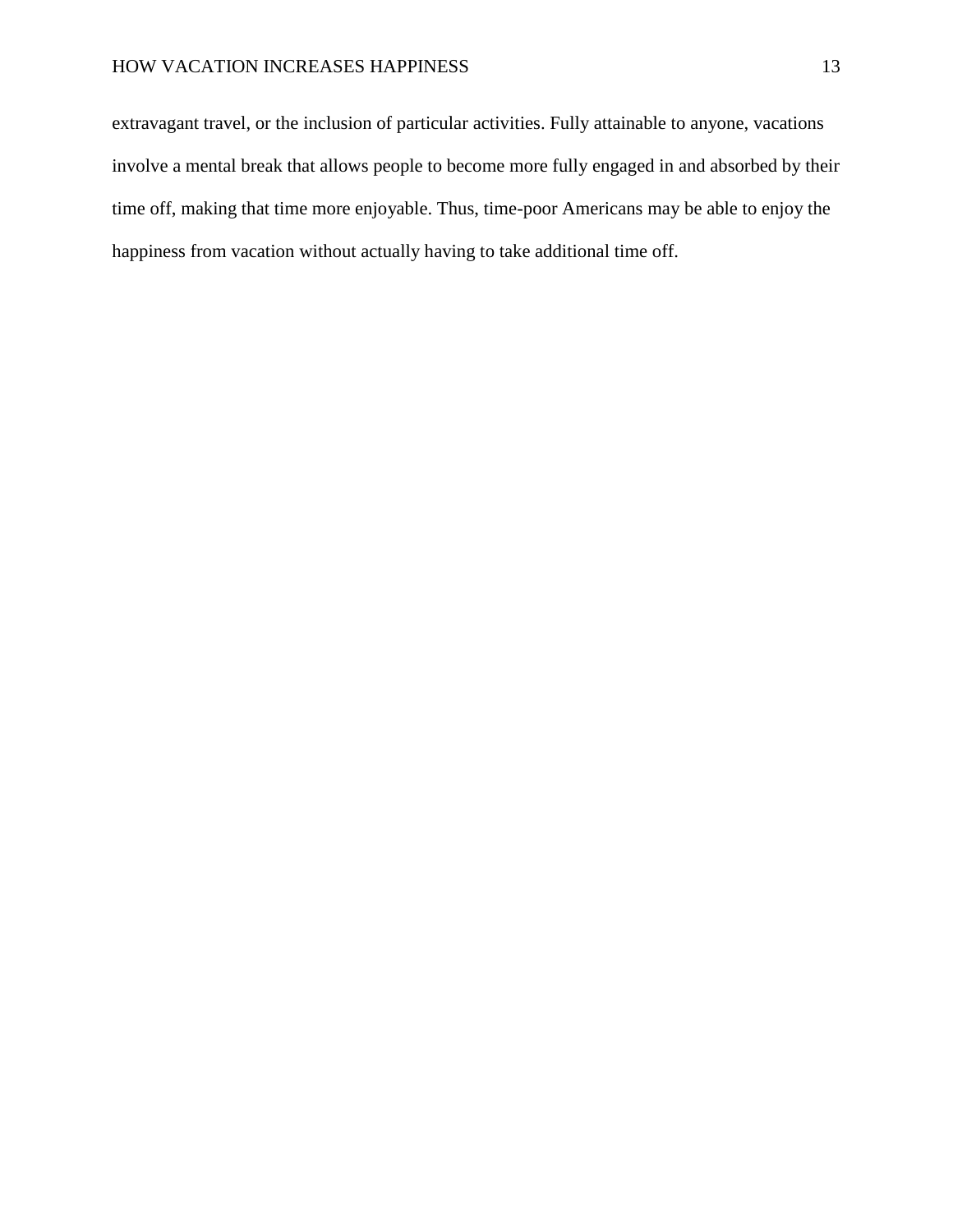### References

- Alesina, A., Glaeser, E., & Sacerdote, B. (2005). Why do Americans work so hard? *Public Policy Research*, *12*(3), 148-157.
- Bhattacharjee, A., & Mogilner, C. (2013). Happiness from ordinary and extraordinary experiences. *Journal of Consumer Research*, *41*(1), 1-17.
- Bick, A., Brüggemann, B., & Fuchs-Schundeln, N. (in press). Hours worked in Europe and the US: New data, new answers. *Scandinavian Journal of Economics*.
- Brown, K. W., & Ryan, R. M. (2003). The benefits of being present: mindfulness and its role in psychological well-being. *Journal of Personality and Social Psychology*, *84*(4), 822-848.
- de Bloom, J. (2015). Making holidays work. *The Psychologist, 28,* 632-636.
- de Bloom, J., Kompier, M., Geurts, S., de Weerth, C., Taris, T., & Sonnentag, S. (2009). Do we recover from vacation? Meta-analysis of vacation effects on health and wellbeing. *Journal of Occupational Health*, *51*(1), 13-25.
- de Bloom, J., Geurts, S. A., Taris, T. W., Sonnentag, S., de Weerth, C., & Kompier, M. A. (2010). Effects of vacation from work on health and well-being: Lots of fun, quickly gone. *Work & Stress*, *24*(2), 196-216.
- de Bloom, J., Ritter, S., Kühnel, J., Reinders, J., & Geurts, S. (2014). Vacation from work: A 'ticket to creativity'?: The effects of recreational travel on cognitive flexibility and originality. *Tourism Management*, *44*, 164-171.
- Diener, E., Heintzelman, S. J., Kushlev, K., Tay, L., Wirtz, D., Lutes, L. D., & Oishi, S. (2017). Findings all psychologists should know from the new science on subjective wellbeing. *Canadian Psychology/Psychologie Canadienne*, *58*(2), 87-104.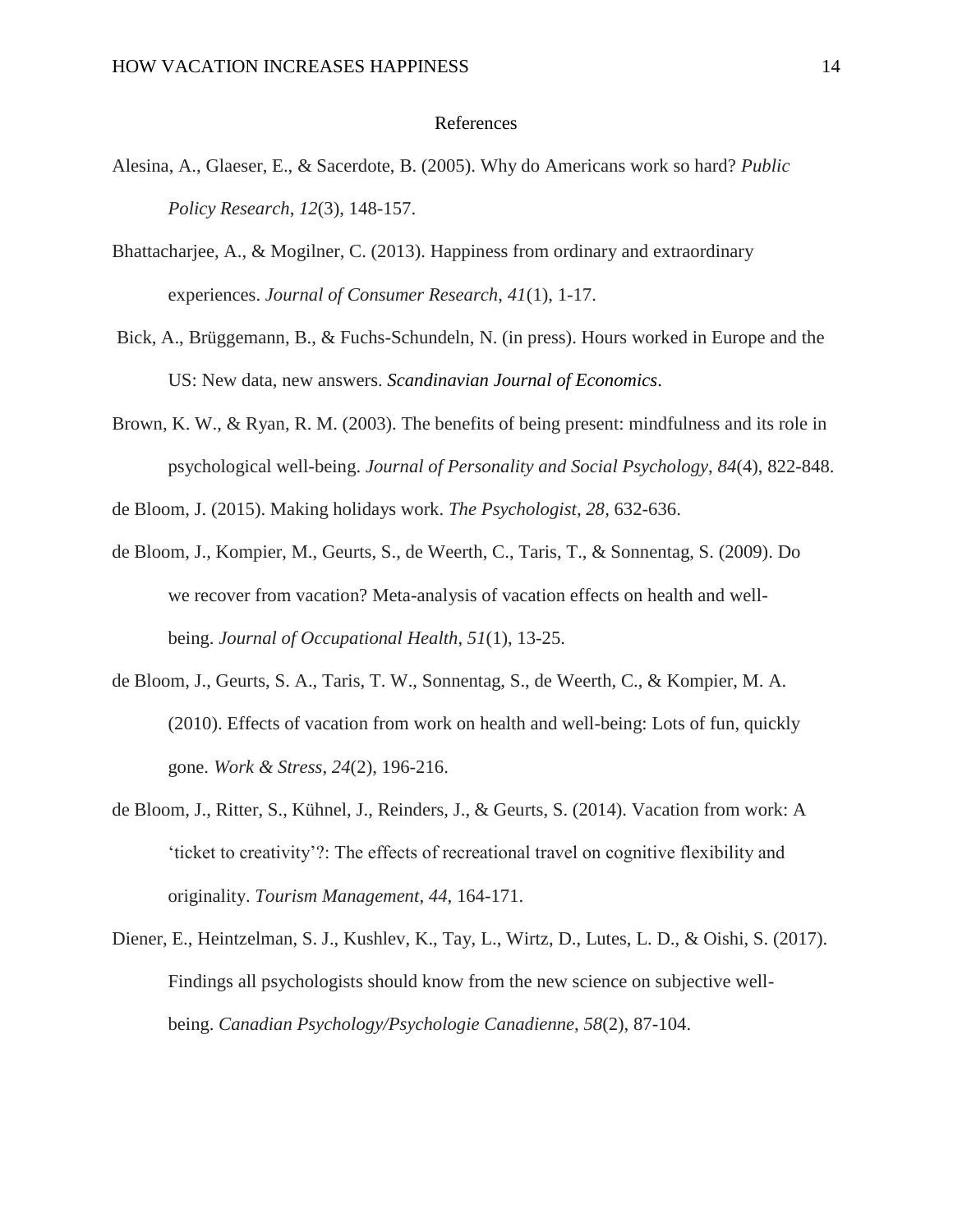- Eaker, E. D., Pinsky, J., & Castelli, W. P. (1992). Myocardial infarction and coronary death among women: psychosocial predictors from a 20-year follow-up of women in the Framingham Study. *American Journal of Epidemiology*, *135*(8), 854-864.
- Etzion, D., Eden, D., & Lapidot, Y. (1998). Relief from job stressors and burnout: Reserve service as a respite. *Journal of Applied Psychology*, *83*(4), 577-585.
- Fritz, C., & Sonnentag, S. (2006). Recovery, well-being, and performance-related outcomes: The role of workload and vacation experiences. *Journal of Applied Psychology*, *91*(4), 936- 945.
- Fritz, C., & Sonnentag, S. (2009). Antecedents of day-level proactive behavior: A look at job stressors and positive affect during the workday. *Journal of Management*, *35*(1), 94-111.
- Gilbert, D., & Abdullah, J. (2004). Holidaytaking and the sense of well-being. *Annals of Tourism Research*, *31*(1), 103-121.
- Gilovich, T., Kumar, A., & Jampol, L. (2015). A wonderful life: Experiential consumption and the pursuit of happiness. *Journal of Consumer Psychology*, *25*(1), 152-165.
- Gump, B. B., & Matthews, K. A. (2000). Are vacations good for your health? The 9-year mortality experience after the multiple risk factor intervention trial. *Psychosomatic Medicine*, *62*(5), 608-612.
- Hamermesh, D. S., & Lee, J. (2007). Stressed out on four continents: Time crunch or yuppie kvetch?. *The review of Economics and Statistics*, *89*(2), 374-383.
- Hamermesh, D. S., & Stancanelli, E. (2015). Long workweeks and strange hours. *ILR Review*, *68*(5), 1007-1018.
- Helliwell, J. F., & Wang, S. (2014). Weekends and subjective well-being. *Social Indicators Research*, *116*(2), 389-407.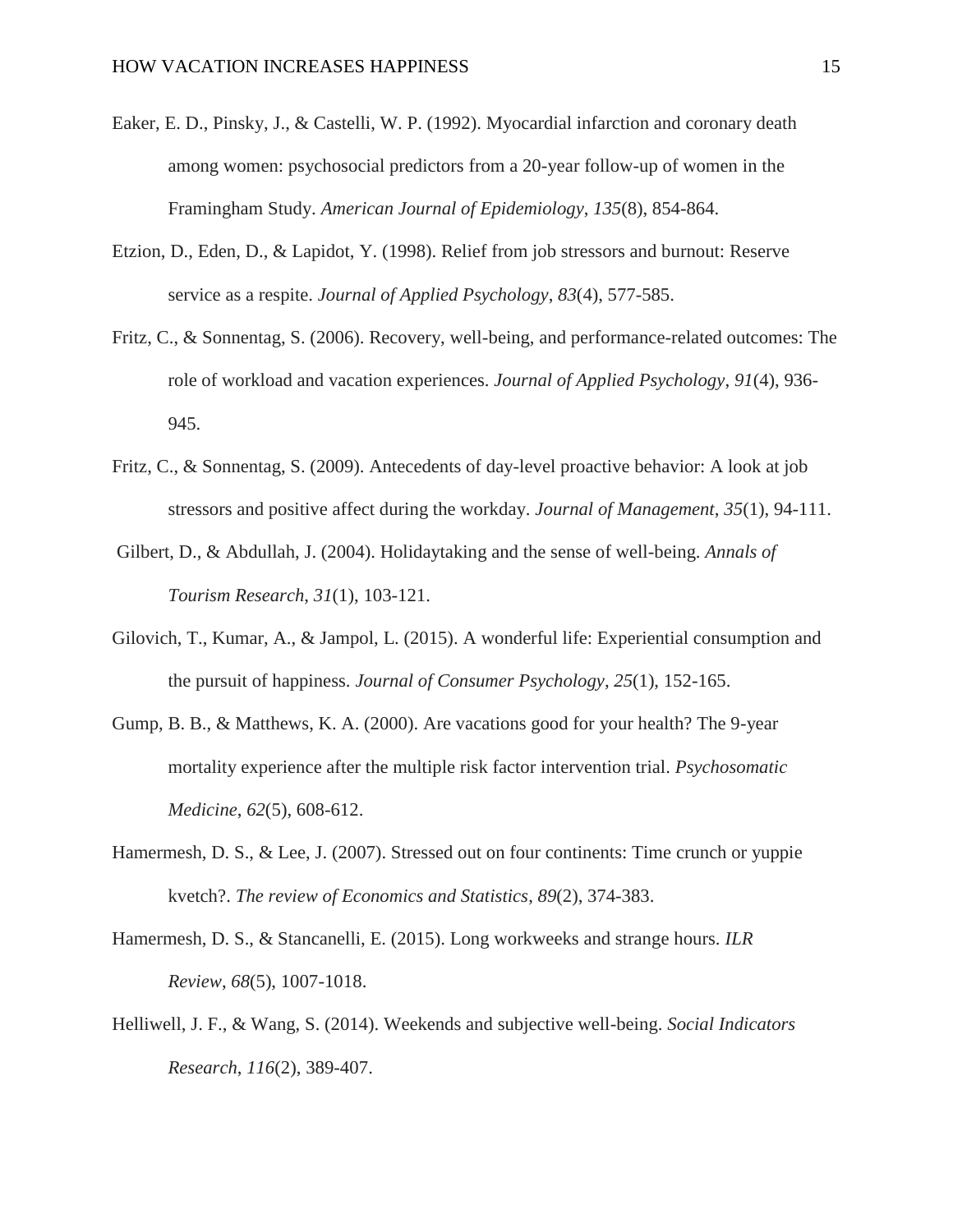- Hershfield, H. E., Mogilner, C., & Barnea, U. (2016). People who choose time over money are happier. *Social Psychological and Personality Science*, *7*(7), 697-706.
- Kahneman, D., Krueger, A. B., Schkade, D. A., Schwarz, N., & Stone, A. A. (2004a). A survey method for characterizing daily life experience: The day reconstruction method. *Science*, *306*(5702), 1776-1780.
- Kahneman, D., Krueger, A. B., Schkade, D., Schwarz, N., & Stone, A. (2004b). Toward national well-being accounts. *American Economic Review*, *94*(2), 429-434.
- Kasser, T., & Sheldon, K. M. (2009). Time affluence as a path toward personal happiness and ethical business practice: Empirical evidence from four studies. *Journal of Business Ethics*, *84*(2), 243-255.
- Killingsworth, M. A., & Gilbert, D. T. (2010). A wandering mind is an unhappy mind. *Science*, *330*(6006), 932-932.
- Kühnel, J., & Sonnentag, S. (2011). How long do you benefit from vacation? A closer look at the fade‐out of vacation effects. *Journal of Organizational Behavior*, *32*(1), 125-143.
- Kumar, A., & Gilovich, T. (2015). Some "thing" to talk about? Differential story utility from experiential and material purchases. *Personality and Social Psychology Bulletin*, *41*(10), 1320-1331.
- Lounsbury, J. W., & Hoopes, L. L. (1986). A vacation from work: Changes in work and nonwork outcomes. *Journal of Applied Psychology, 71*(3), 392-401.
- Lyubomirsky, S., Sheldon, K. M., & Schkade, D. (2005). Pursuing happiness: the architecture of sustainable change. *Review of General Psychology*, *9*(2), 111-131.
- Mogilner, C. (2010). The pursuit of happiness: Time, money, and social connection. *Psychological Science*, *21*(9), 1348-1354.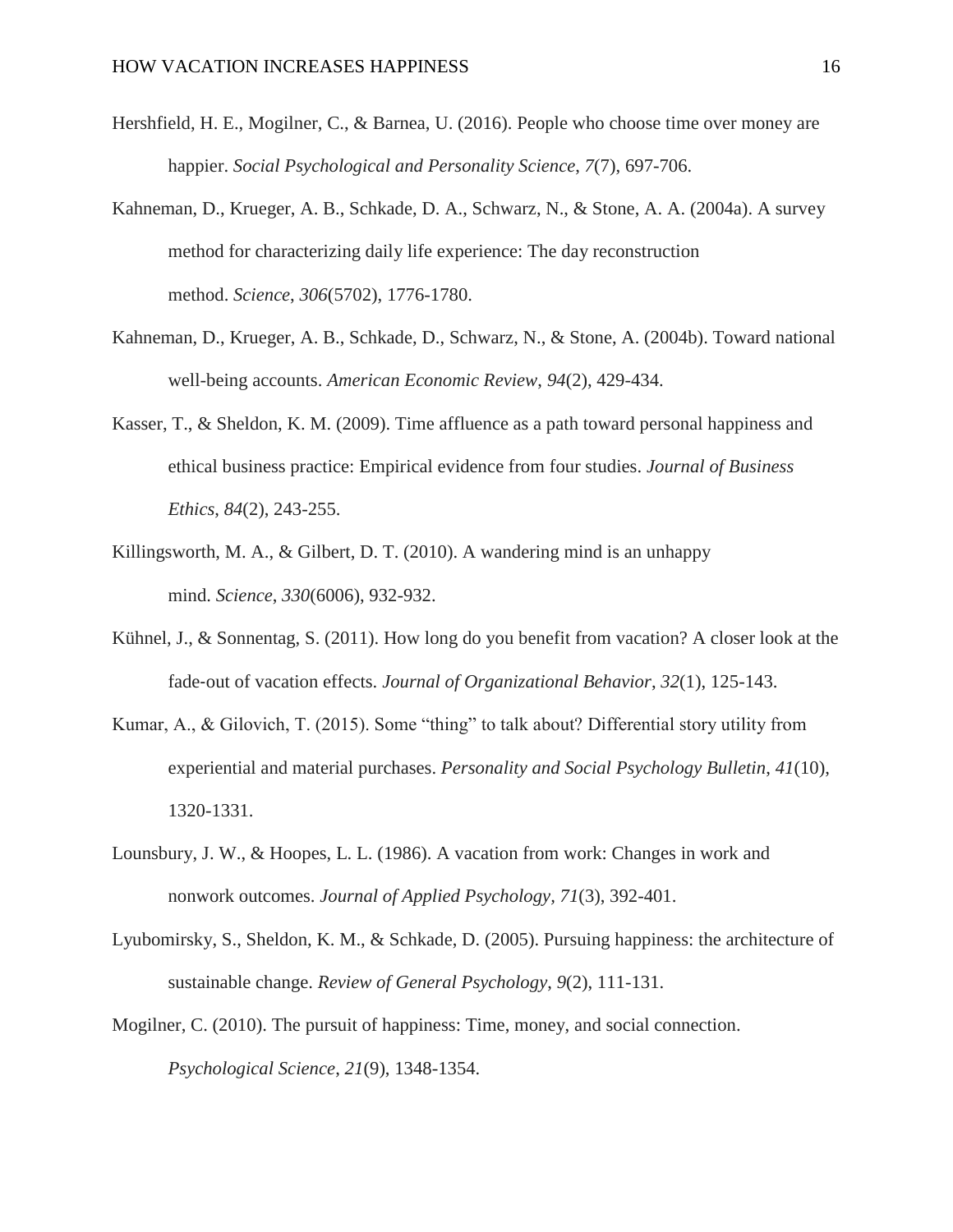- Nelson, L. D., & Meyvis, T. (2008). Interrupted consumption: Disrupting adaptation to hedonic experiences. *Journal of Marketing Research*, *45*(6), 654-664.
- Nelson, L. D., Meyvis, T., & Galak, J. (2009). Enhancing the television-viewing experience through commercial interruptions. *Journal of Consumer Research*, *36*(2), 160-172.
- Ratner, R. K., Kahn, B. E., & Kahneman, D. (1999). Choosing less-preferred experiences for the sake of variety. *Journal of consumer research*, *26*(1), 1-15.
- Robert Wood Johnson Foundation & Harvard School of Public Health. (2016). *The workplace and health*. Retrieved from:

[http://www.rwjf.org/content/dam/farm/reports/surveys\\_and\\_polls/2016/rwjf430330](http://www.rwjf.org/content/dam/farm/reports/surveys_and_polls/2016/rwjf430330)

- Sonnentag, S. (2003). Recovery, work engagement, and proactive behavior: A new look at the interface between nonwork and work. *Journal of Applied Psychology*: *88*(3): 518-528.
- Sonnentag, S. (2012). Psychological detachment from work during leisure time: The benefits of mentally disengaging from work. *Current Directions in Psychological Science: 21*(2), 114-118.
- Teper, R., Segal, Z. V., & Inzlicht, M. (2013). Inside the mindful mind: How mindfulness enhances emotion regulation through improvements in executive control. *Current Directions in Psychological Science*, *22*(6), 449-454.
- United Nations World Tourism Organization. (2018). UNWTO Tourism Highlights 2018 Edition. Retrieved from:<https://www.e-unwto.org/doi/pdf/10.18111/9789284419876>
- Westman, M. and Eden, D. (1997) Effects of a respite from work on burnout: Vacation relief and fade-out. *Journal of Applied Psychology*. *82*(4): 516–527.
- Westman, M. and Etzion, D. (2001) The impact of vacation and job stress on burnout and absenteeism. *Psychology & Health*. Routledge. 16(5): 595–606.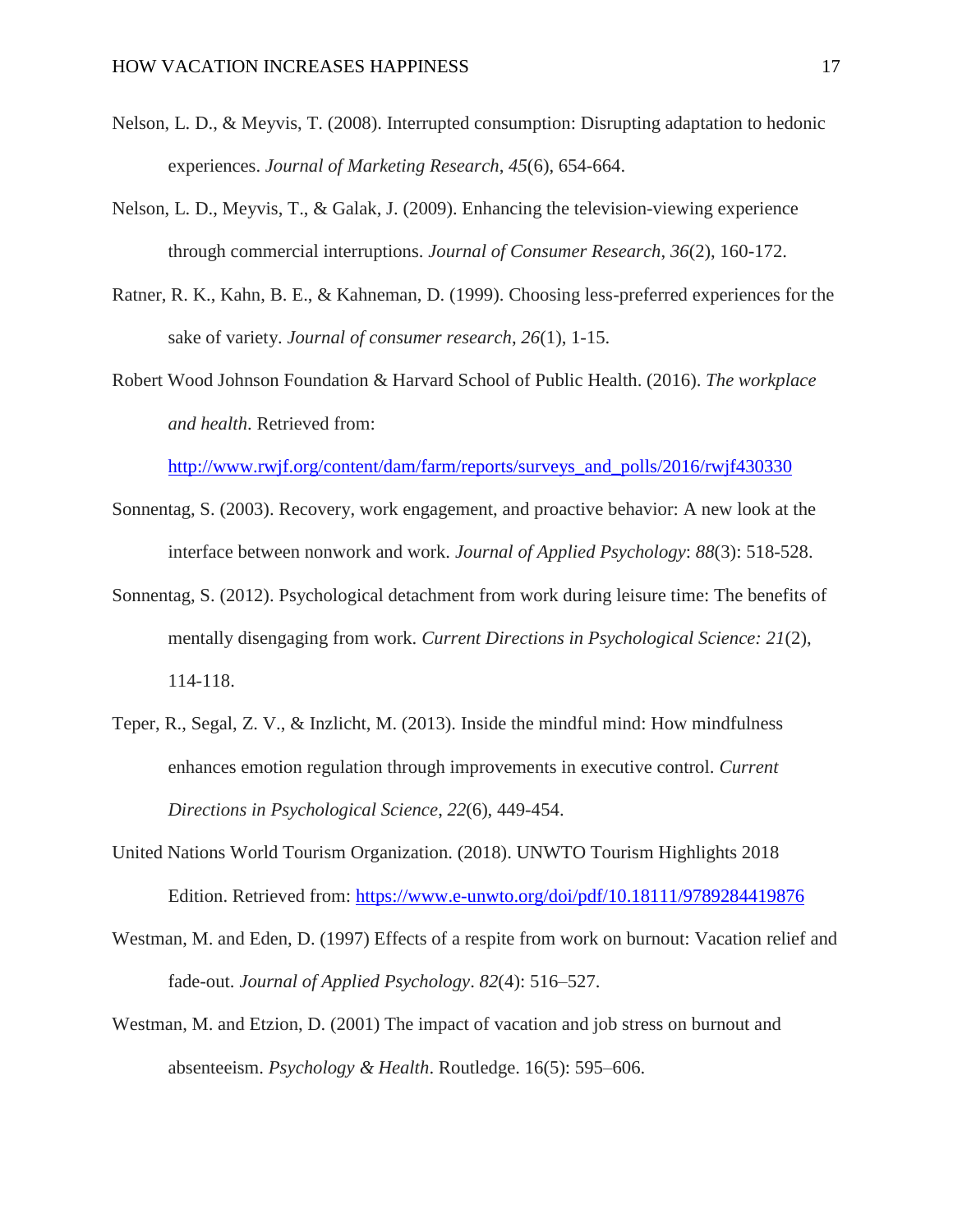- Whillans, A. V., Weidman, A. C., & Dunn, E. W. (2016). Valuing time over money is associated with greater happiness. *Social Psychological and Personality Science*, *7*(3), 213-222.
- Wooden, M., Warren, D., & Drago, R. (2009). Working time mismatch and subjective wellbeing. *British Journal of Industrial Relations*, *47*(1), 147-179.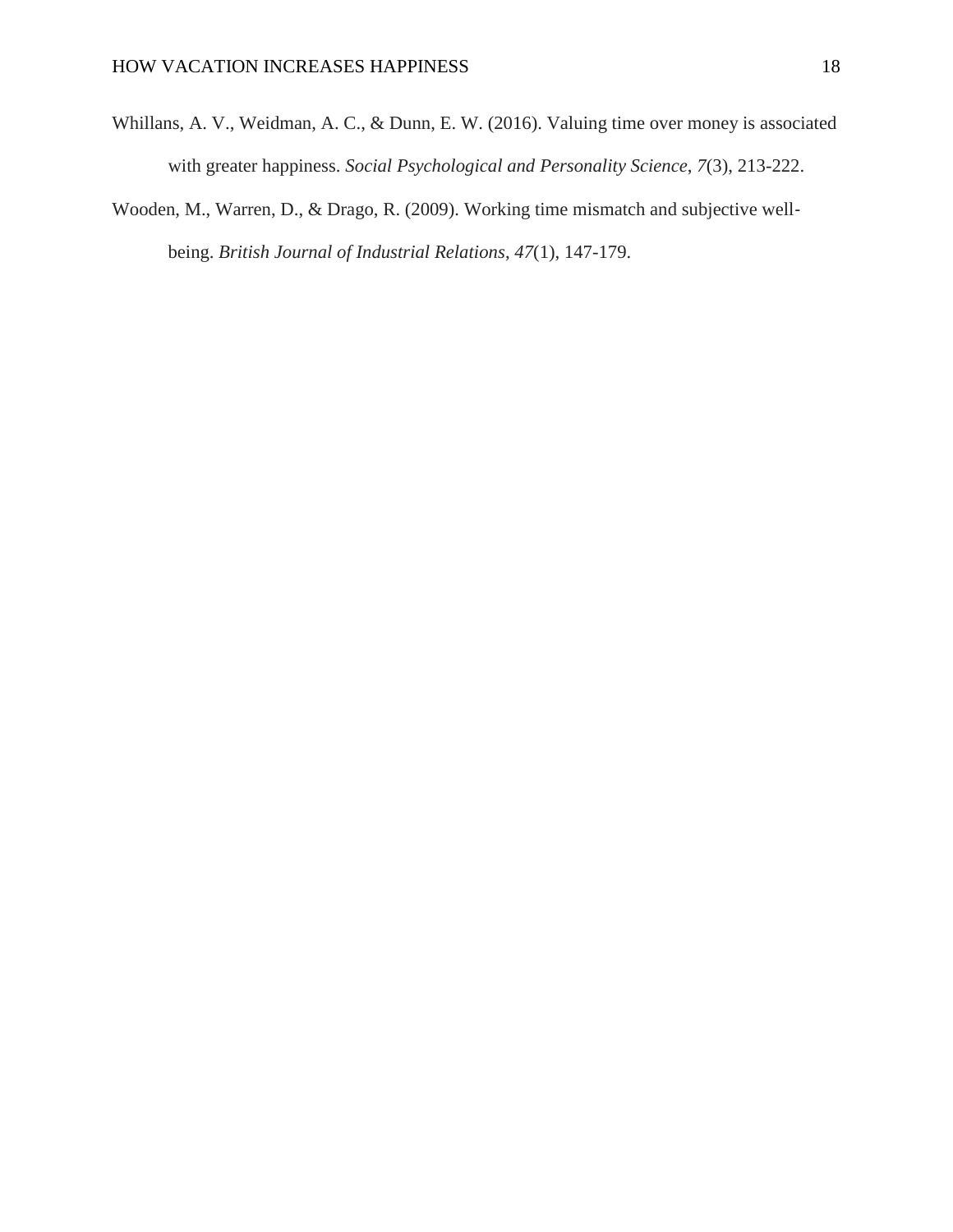*Regression Results of Study 1: Treatment Effects on Each Subcomponent of Subjective Well-Being on Monday, Controlling for Baseline Happiness and Monetary Expenditures over the Weekend*

| Variables                     | <b>Positive Affect</b> |                       | <b>Negative Affect</b> |                        | <b>Satisfaction</b>   |                       |
|-------------------------------|------------------------|-----------------------|------------------------|------------------------|-----------------------|-----------------------|
|                               | Model I                | Model II              | Model I                | Model II               | Model I               | Model II              |
| Baseline measure on Friday    | $0.567***$<br>(0.039)  | $0.565***$<br>(0.039) | $0.517***$<br>(0.040)  | $0.514***$<br>(0.041)  | $0.471***$<br>(0.042) | $0.468***$<br>(0.042) |
| <b>Vacation Treatment</b>     | $0.129***$<br>(0.039)  | $0.126***$<br>(0.039) | $-0.162***$<br>(0.040) | $-0.160***$<br>(0.040) | $.135***$<br>(0.042)  | $0.125**$<br>(0.042)  |
| $Log(weekend exponentures+1)$ |                        | 0.023<br>(0.039)      |                        | $-0.017$<br>(0.040)    |                       | $0.083*$<br>(0.042)   |
| df error                      | 438                    | 437                   | 438                    | 437                    | 438                   | 437                   |

Reporting standardized coefficients and standard errors for each dependent variable measured on Monday, controlling for the respective baseline measure on Friday. Results are reported with and without controlling for the log of self-reported money spent over the course of the weekend. Expenditures were transformed by a log(expenditures  $+ 1$ ) function to include participants who reported spending \$0 ( $n = 20$ ). \*  $p < .05$ , \*\*  $p < .01$ , \*\*\*  $p < .001$ .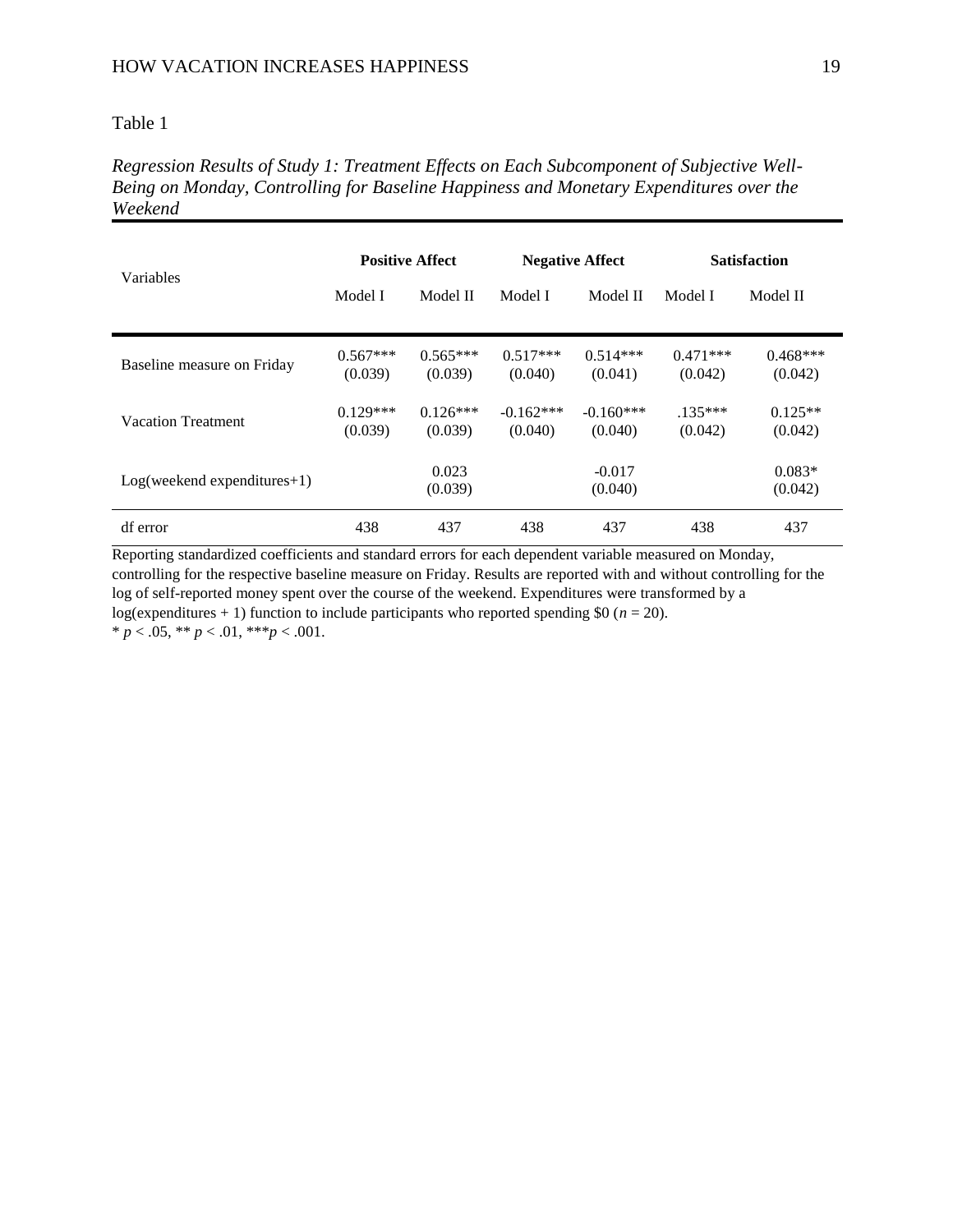*Mediation Results of Study 1: Three Independent Mediation Analyses Testing Whether the Influence of Vacation Treatment on Each Subcomponent of Subjective Well-Being on Monday was Mediated by Greater Attention to the Present Moment, Controlling for the Respective Baseline Measure.* 

| Dependent measure   | Indirect effect | 95% CI           |
|---------------------|-----------------|------------------|
| (1) Positive affect | $0.029**$       | 0.012, .0056     |
| (2) Negative affect | $-0.062***$     | $-0.101, -0.032$ |
| (3) Satisfaction    | $0.048***$      | 0.023, 0.083     |

Reporting standardized coefficients  $(N = 441)$ . 5000 bootstrapped samples \* *p* < .05, \*\* *p* < .01, \*\*\**p* < .001. P-values calculated using a Sobel Test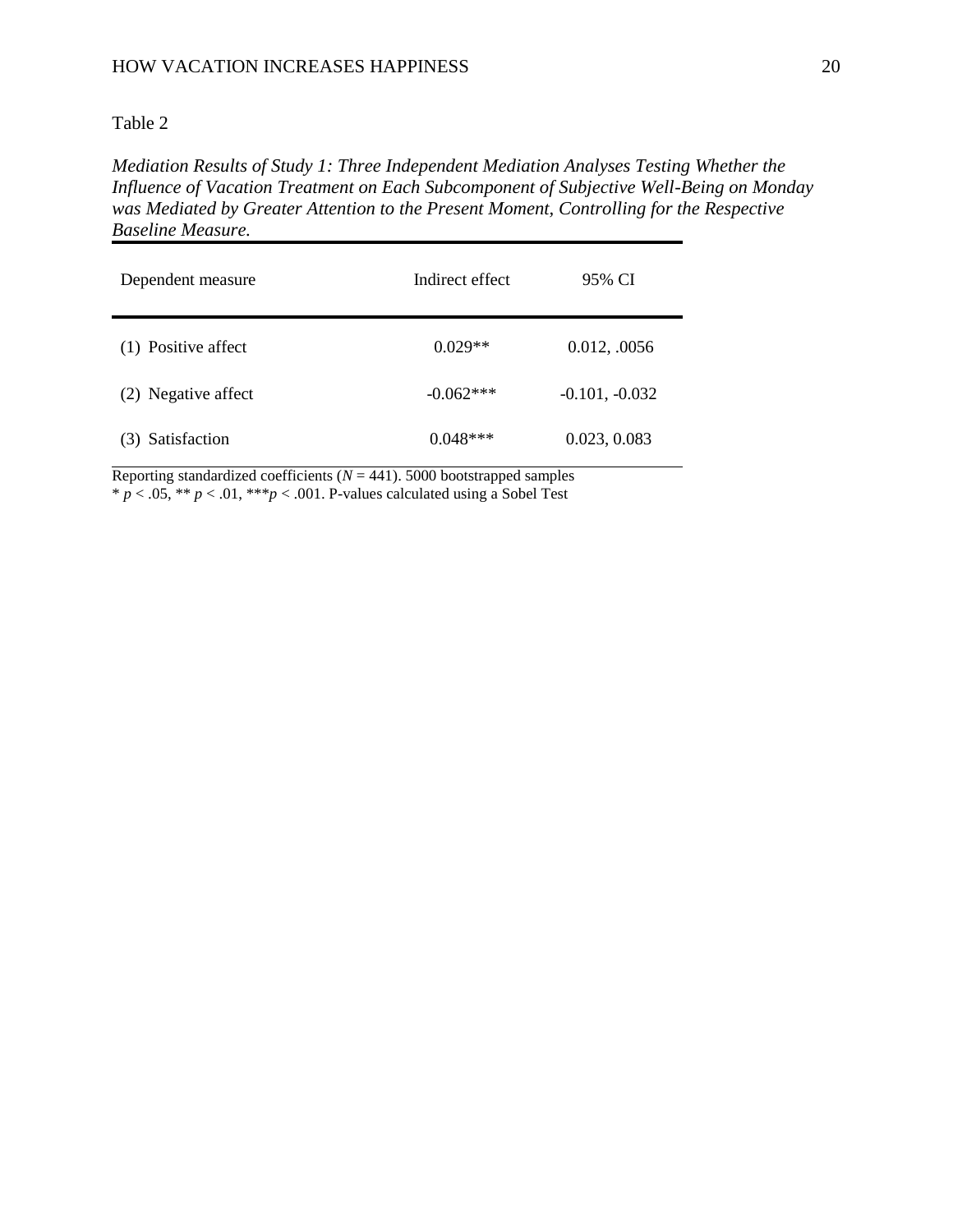*Regression Results of Study 2: Treatment Effects on Each Subcomponent of Subjective Well-Being on Monday, Controlling for Baseline Happiness and Monetary Expenditures over the Weekend*

|                               | <b>Positive Affect</b> |                       | <b>Negative Affect</b> |                       | <b>Satisfaction</b>   |                       |
|-------------------------------|------------------------|-----------------------|------------------------|-----------------------|-----------------------|-----------------------|
|                               | Model I                | Model II              | Model I                | Model II              | Model I               | Model II              |
| Baseline measure on Friday    | $0.665***$<br>(0.032)  | $0.659***$<br>(0.032) | $0.577***$<br>(0.035)  | $0.576***$<br>(0.035) | $0.560***$<br>(0.035) | $0.555***$<br>(0.036) |
| <b>Vacation Treatment</b>     | $0.134***$<br>(0.032)  | $0.134***$<br>(0.032) | $-109**$<br>(0.035)    | $-0.109**$<br>(0.035) | $0.142***$<br>(0.035) | $0.142***$<br>(0.035) |
| $Log(weekend exponentures+1)$ |                        | 0.042<br>(0.032)      |                        | 0.041<br>(0.035)      |                       | 0.030<br>(0.036)      |
| df error                      | 533                    | 532                   | 533                    | 532                   | 533                   | 532                   |

Reporting standardized coefficients and standard errors. Log(expenditures  $+ 1$ ) transformation on monetary expenditures allows us to include participants who reported  $\$0$  in spending ( $n = 39$ ).

 $* p < .05, ** p < .01, ** p < .001.$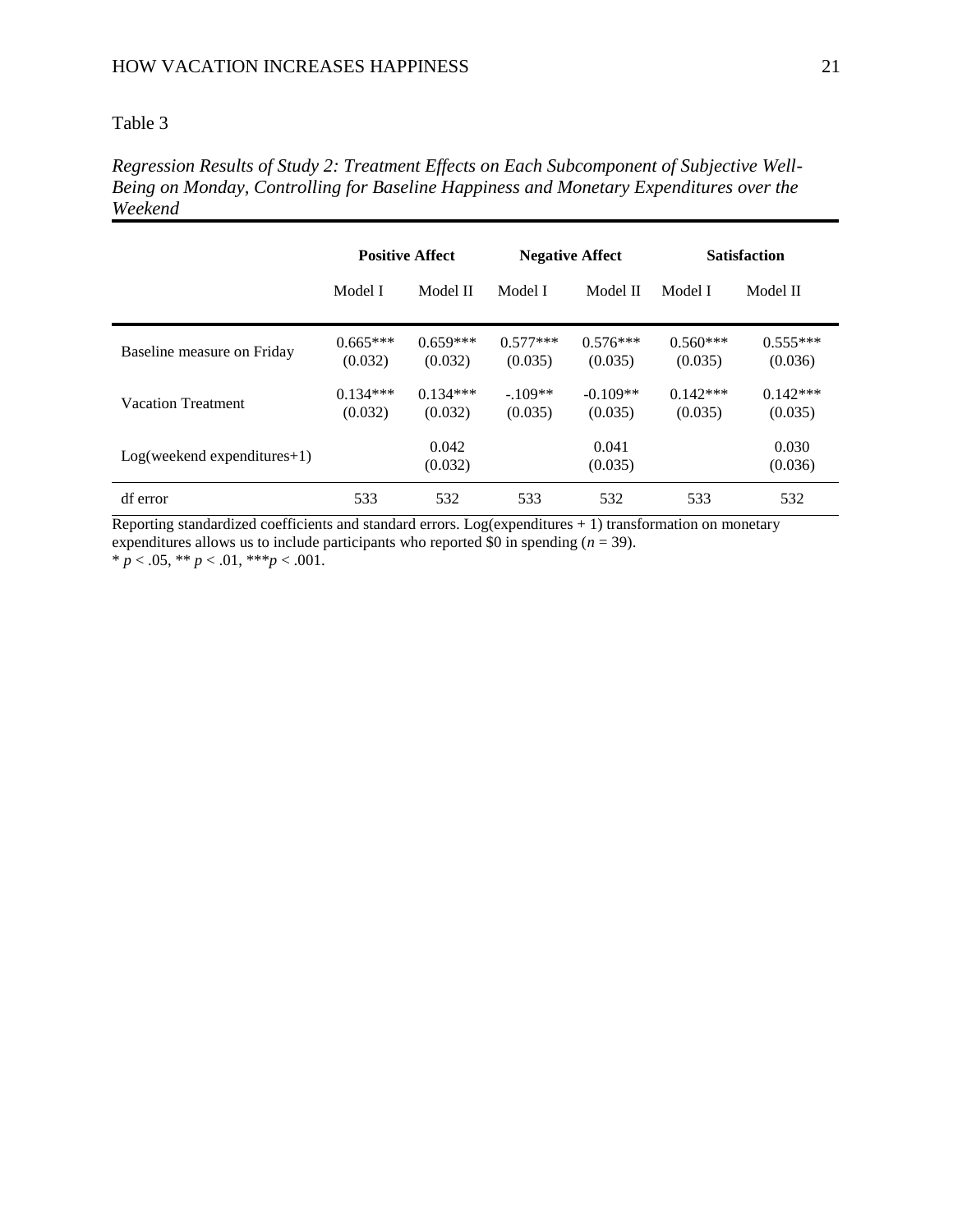### HOW VACATION INCREASES HAPPINESS 22

### Table 4

*Serial Mediation Results of Study 2: Separate Serial Mediation Analyses for Each Subcomponent of Subjective Well-Being on Monday, Controlling for the Respective Baseline Measure. Each Model Includes Two Mediators in Serial: 1) Attention to the Present, 2) Net Affect*

| Dependent measure   | Indirect effect | 95% CI           |
|---------------------|-----------------|------------------|
| (1) Positive affect | $0.022*$        | 0.009, 0.038     |
| (2) Negative affect | $-0.019*$       | $-0.035, -0.008$ |
| (3) Satisfaction    | $0.023*$        | 0.010, 0.042     |

Reporting standardized coefficients (*N* = 516).

\*Indicates that the 95% CI does not include 0.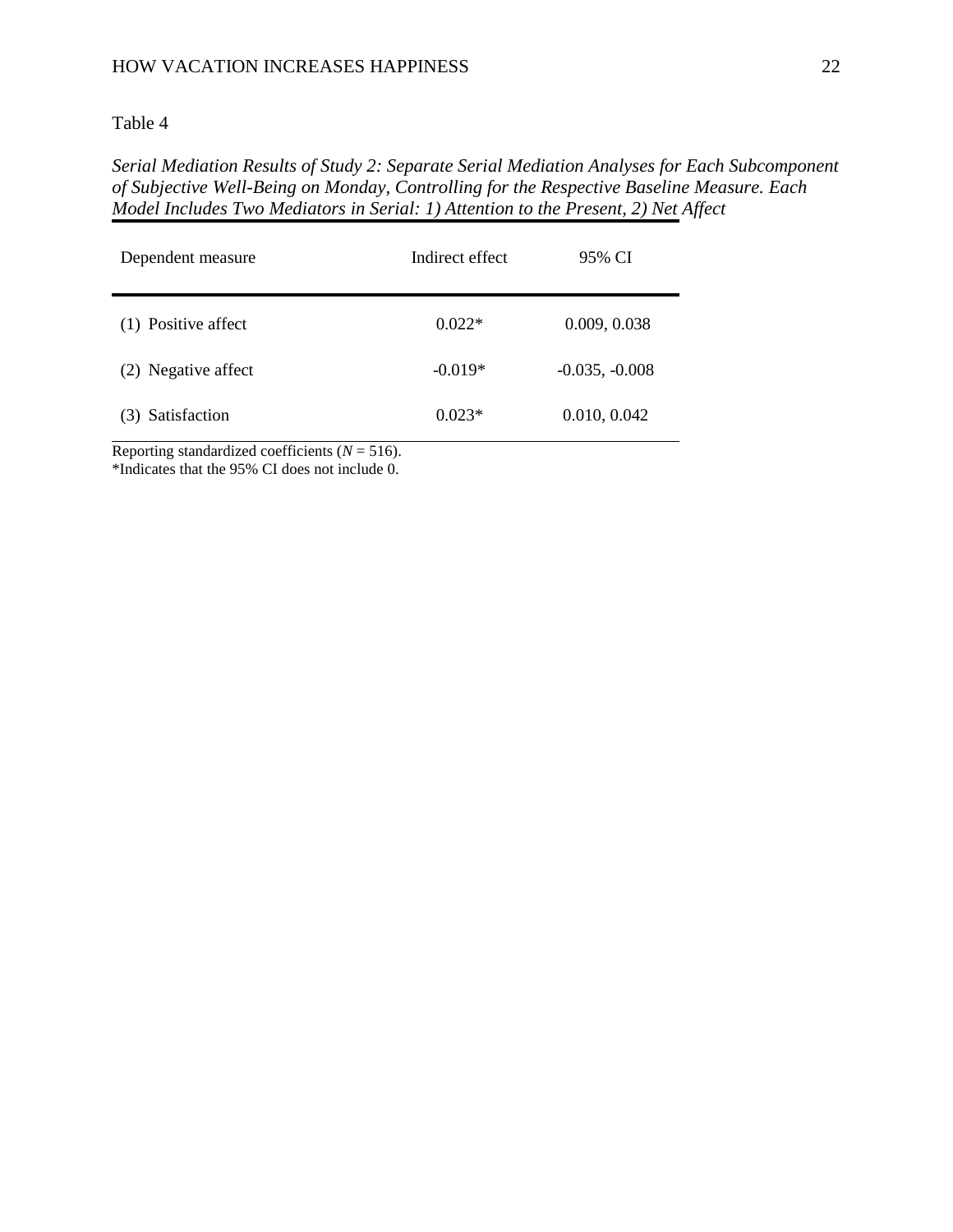| Variables                  | <b>Positive Affect</b> |                       | <b>Negative Affect</b> |                       | Satisfaction          |                       |
|----------------------------|------------------------|-----------------------|------------------------|-----------------------|-----------------------|-----------------------|
|                            | Model I                | Model II              | Model I                | Model II              | Model I               | Model II              |
| Baseline measure on Friday | $0.660***$<br>(0.032)  | $0.632***$<br>(0.034) | $0.567***$<br>(0.035)  | $0.574***$<br>(0.036) | $0.563***$<br>(0.036) | $0.536***$<br>(0.039) |
| Treatment                  | $0.134***$<br>(0.032)  | $0.114**$<br>(0.034)  | $-0.113**$<br>(0.035)  | $-0.087*$<br>(0.037)  | $0.140***$<br>(0.036) | $0.121**$<br>(0.039)  |
| Commuting                  |                        | 0.010<br>(0.035)      |                        | 0.042<br>(0.038)      |                       | 0.034<br>(0.040)      |
| Working                    |                        | $-0.006$<br>(0.042)   |                        | $-0.033$<br>(0.045)   |                       | 0.051<br>(0.047)      |
| Shopping                   |                        | 0.013<br>(0.037)      |                        | 0.023<br>(0.039)      |                       | 0.029<br>(0.042)      |
| Preparing food             |                        | 0.006<br>(0.039)      |                        | 0.004<br>(0.042)      |                       | 0.061<br>(0.044)      |
| Housework                  |                        | $-0.028$<br>(0.038)   |                        | 0.052<br>(0.041)      |                       | 0.013<br>(0.043)      |
| Caring for children        |                        | $-0.064$<br>(0.039)   |                        | $0.111**$<br>(0.041)  |                       | $-0.011$<br>(0.044)   |
| Eating                     |                        | 0.059<br>(0.045)      |                        | $-0.021$<br>(0.048)   |                       | $0.121*$<br>(0.051)   |
| Praying, meditating        |                        | 0.018<br>(0.036)      |                        | 0.034<br>(0.038)      |                       | 0.036<br>(0.040)      |
| On the phone               |                        | $-0.037$<br>(0.033)   |                        | 0.011<br>(0.035)      |                       | $-0.028$<br>(0.037)   |
| Watching TV                |                        | 0.008<br>(0.051)      |                        | $-0.083$<br>(0.055)   |                       | 0.098<br>(0.058)      |
| Nap, resting               |                        | 0.007<br>(0.039)      |                        | $-0.038$<br>(0.041)   |                       | $-0.022$<br>(0.044)   |
| Computer, internet, email  |                        | $-0.095*$<br>(0.041)  |                        | 0.024<br>(0.043)      |                       | $-0.072$<br>(0.046)   |
| Relaxing                   |                        | $-0.054$<br>(0.046)   |                        | 0.013<br>(0.049)      |                       | 0.012<br>(0.052)      |
| Socializing                |                        | 0.034<br>(0.049)      |                        | 0.002<br>(0.052)      |                       | 0.060<br>(0.055)      |
| Intimate relations         |                        | 0.002<br>(0.035)      |                        | 0.034<br>(0.037)      |                       | 0.007<br>(0.039)      |
| Exercise                   |                        | $-0.069$<br>(0.039)   |                        | 0.058<br>(0.041)      |                       | $-0.061$<br>(0.044)   |
| df error                   | 516                    | 470                   | 516                    | 470                   | 516                   | 470                   |

*Regression Results of Study 2: Treatment Effects on Each Subcomponent of Subjective Well-Being on Monday, Controlling for the Respective Baseline Measure and the Fraction of Time Spent on Each Activity.*

Reporting standardized coefficients and standard errors.

\*  $p < .05$ , \*\*  $p < .01$ , \*\*\* $p < .001$ .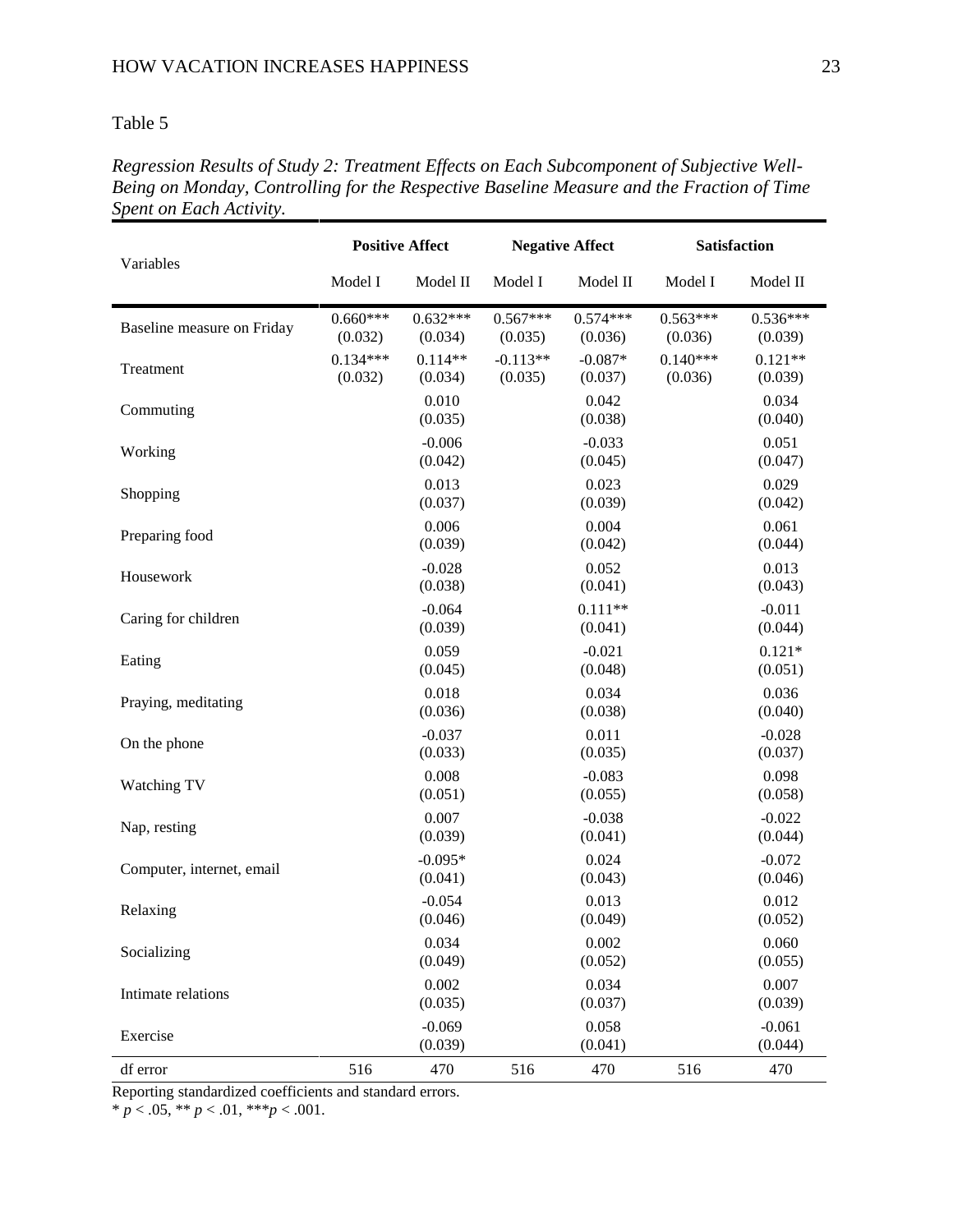*Parallel Mediation Results for Study 2: Separate Parallel Mediation Analyses for Each Subcomponent of Subjective Well-Being on Monday, Controlling for the Respective Baseline Measure.*

| Dependent measure   | Indirect effect | 95% CI           |
|---------------------|-----------------|------------------|
| (1) Positive affect | $0.015*$        | 0.005, 0.034     |
| (2) Negative affect | $-0.034*$       | $-0.063, -0.016$ |
| (3) Satisfaction    | $0.018*$        | 0.006, 0.039     |

Reporting standardized coefficients  $(N = 516)$ . \*Indicates that the 95% CI does not include 0.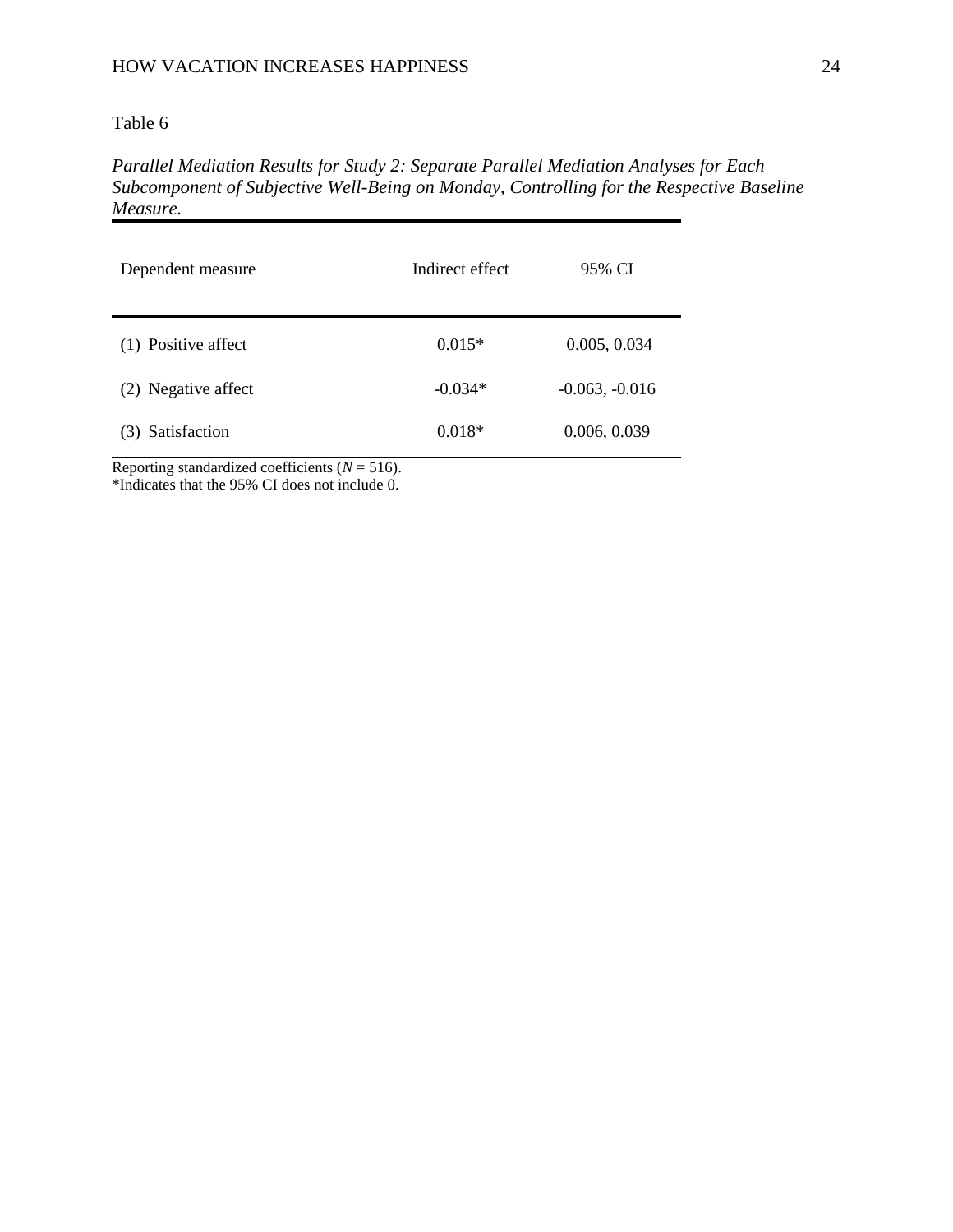## Figure 1

# *Serial Mediation Results of Study 2: Testing the Process through which the Vacation Treatment Influenced Happiness on Monday, Controlling for Baseline Happiness*



Reporting standardized coefficients, controlling for baseline happiness. Attention to the present moment and net affect are time-weighted measures aggregated across all reported weekend episodes in the DRM for each individual (*N* = 516). Direct effect of Vacation Treatment on Happiness on Monday, controlling for baseline happiness is reported as c. Indirect effect reported as c'.

 $* p < .05, ** p < .01, ** p < .001.$